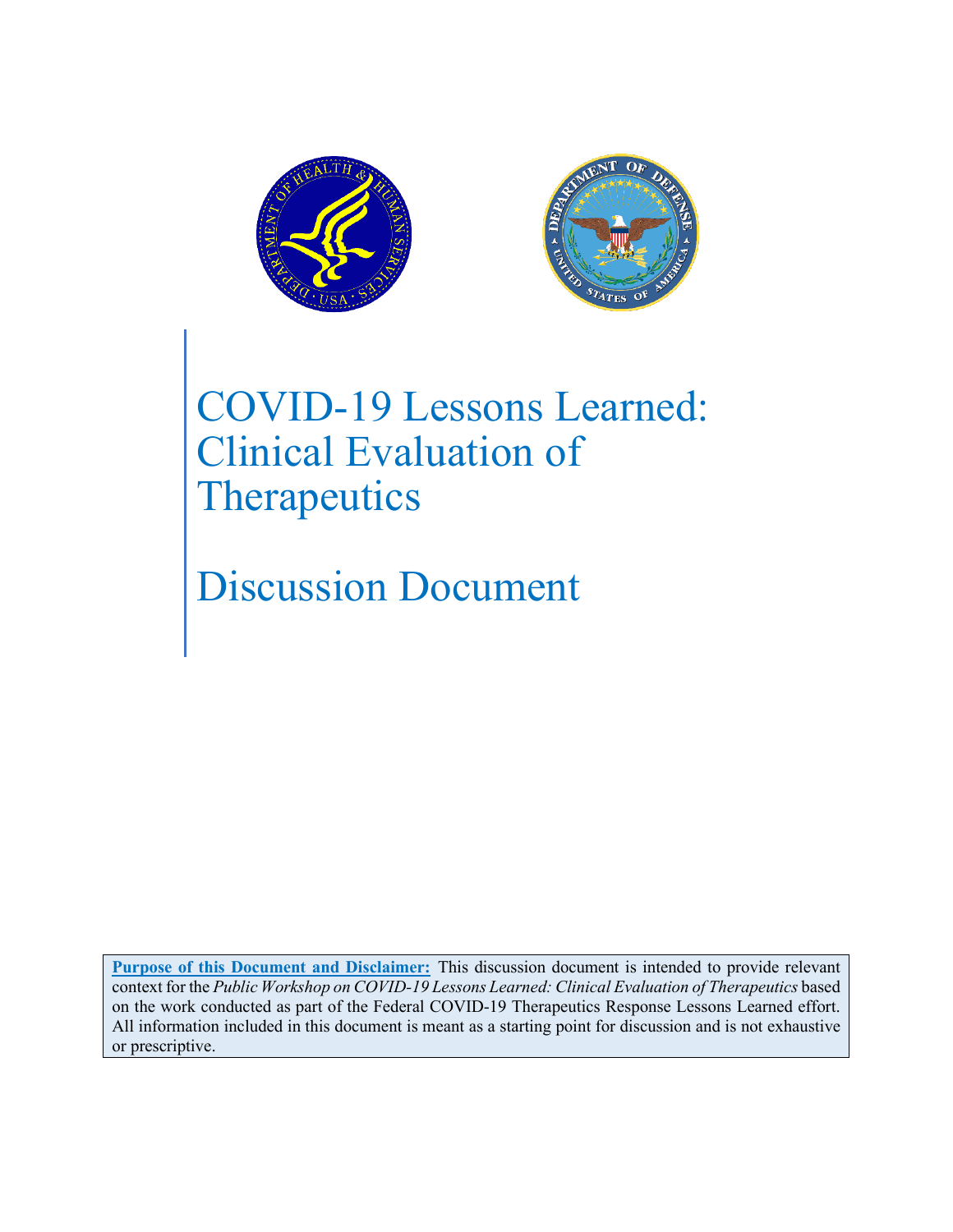# **Table of Contents**

*For questions or input regarding the contents of this discussion document, reach out to Kevin Bugin (kevin.bugin@fda.hhs.gov, Program Manager Lead for effort), or the leads for each Working Group (detailed below).*

- *Research, Scoping, & Prioritization: Dr. Michael Santos (msantos@fnih.org) and Dr. Stacey Adam (sadam@fnih.org)*
- *Infrastructure & Resourcing: Esther Krofah (ekrofah@milkeninstitute.org) and Kristin Schneeman (kschneeman@milkeninstitute.org)*
- *Clinical Trial Execution: Dr. Mark McClellan (mark.mcclellan@duke.edu) and Sarah Sheehan (sarah.sheehan@duke.edu)*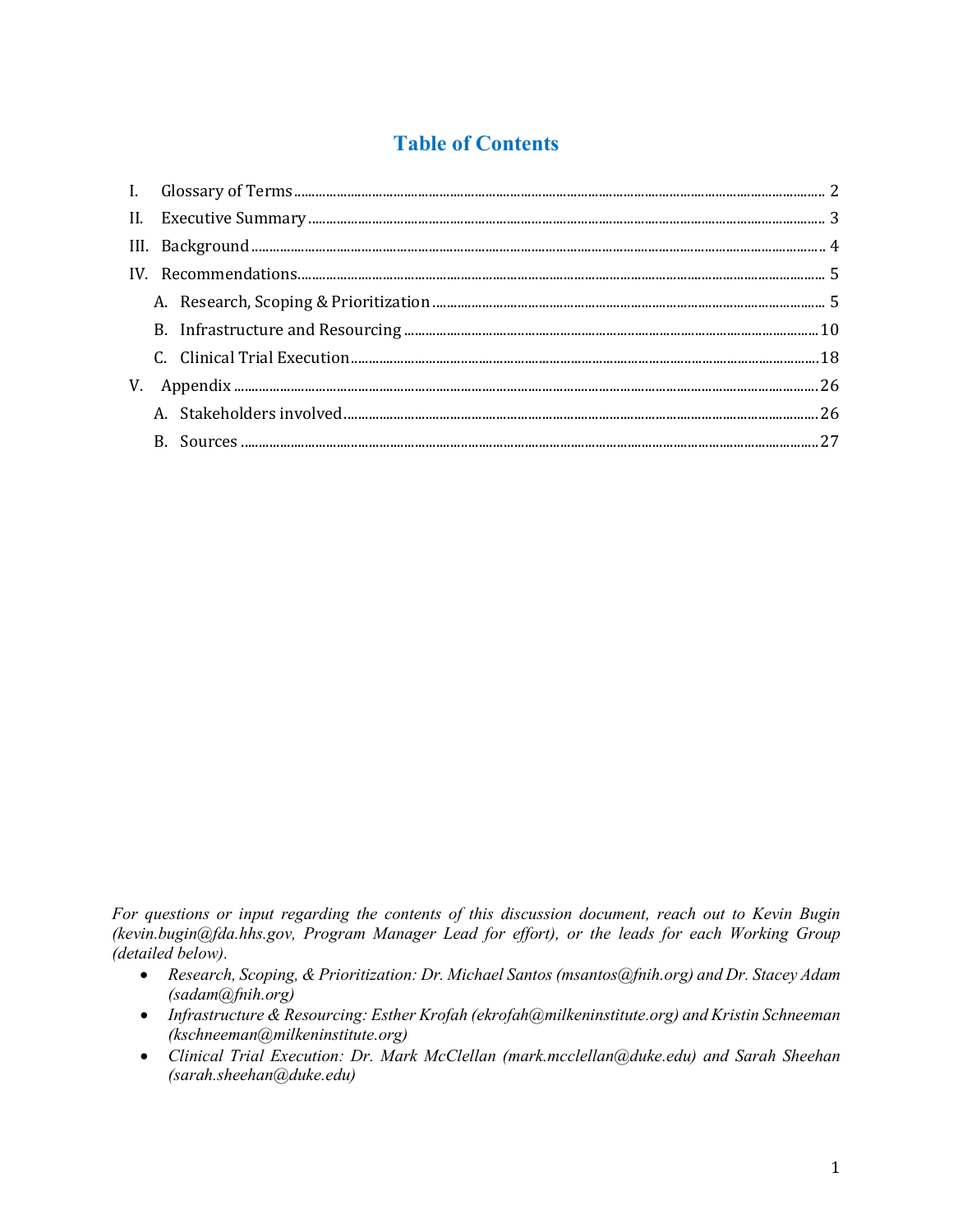# <span id="page-2-0"></span>**I. Glossary of Terms**

- **ACRO** Association of Clinical Research Organizations
- **ACTIV** Accelerating COVID-19 Therapeutic Interventions and Vaccines
- **ACTT3** Adaptive COVID-19 Treatment Trial 3
- **AHRQ** Agency for Healthcare Research and Quality
- **ASPE** Assistant Secretary for Planning and Evaluation
- **ASPR**  Assistant Secretary for Preparedness and Response
- **BARDA** Biomedical Advanced Research and Development Authority
- **BIO** Biotechnology Innovation Organization
- **CDRH** Center for Devices and Radiological Health
- **CEAL** Community Engagement Alliance against COVID-19
- **CHC** Community Health Centers
- **cIRB** Central Institutional Review Board
- **CRO** Contract Research Organization
- **CT** Clinical Trial
- **CTSN** Cardiothoracic Surgical Trials Network
- **CTTI** Clinical Trials Transformation Initiative
- **DB** Database
- **DCT** Decentralized Trial
- **DoD** Department of Defense
- **DPA** Data Protection Authority
- **DSMB** Data and Safety Monitoring Boards
- **eCRF** Electronic Case Report Form
- **EDC** Electronic Data Capture
- **EHR** Electronic Health Record
- **EMA** European Medicines Agency
- **EMR** Electronic Medical Record
- **EUA** Emergency Use Authorization
- **FDA** U.S. Food and Drug Administration
- **FNIH** Foundation for the National Institutes of Health
- **FQHC** Federally Qualified Health Centers
- **GAO** Government Accountability Office
- **GDPR** General Data Protection Regulation
- **HHS** Department of Health and Human Services
- **HIPAA** Health Insurance Portability and Accountability Act of 1996
- **HRP** Human Resources Protection
- **HRSA** Health Resources and Services Administration
- **ICH** International Council for Harmonisation of Technical Requirements of Pharmaceutical for Human Use
- **ICMRA** International Coalition of Medicines Regulatory Authorities
- **INSIGHT** International Network for Strategic Initiatives in Global HIV Trials
- **IO** Immediate Office
- **IP** Inpatient
- **IRB** Institutional Review Board
- **JPEO-CBRND** Joint Program Executive Office for Chemical, Biological, Radiological and Nuclear Defense
- **MCRT** Multi-Regional Clinical Trials Center
- **MOA** Mode of Action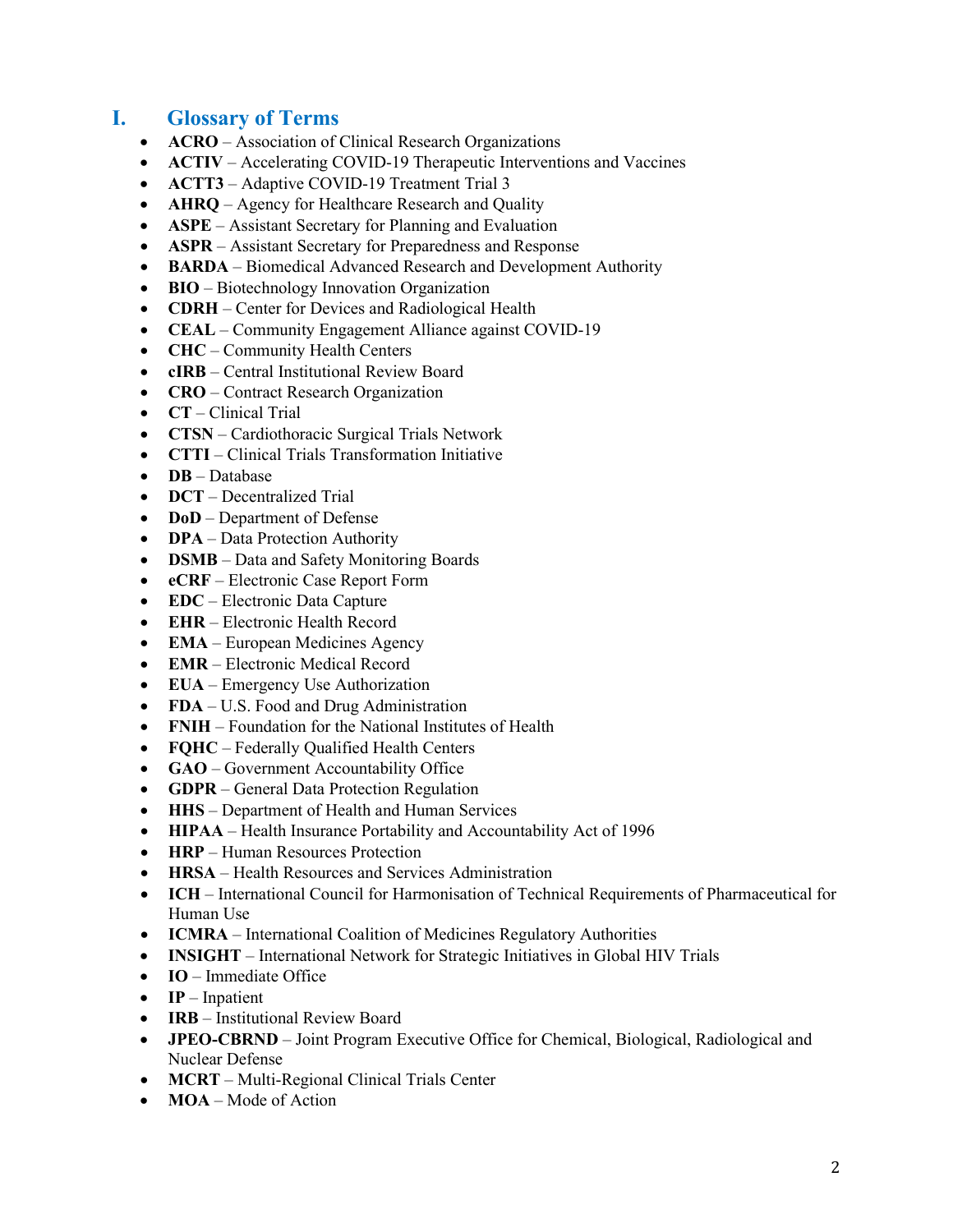- **N3C** National COVID Cohort Collaborative
- **NASEM** National Academics of Sciences, Engineering, and Medicine
- **NCATS** National Center for Advancing Translational Sciences
- **NCI** National Cancer Institute
- **NHLBI** National Health, Lung, and Blood Institute
- **NIAID** National Institute for Allergy and Infectious Diseases
- **NIH** National Institute of Health
- **OCR** Office for Civil Rights
- **OHRP** Office for Human Research Protections
- **OP** Out Patient
- **OS** Office of the Secretary (in HHS)
- **OWS** Operation Warp Speed
- **PETAL** Prevention and Early Treatment of Acute Lung Injury
- **PHE** Public Health Emergency
- **PHEMCE** Public Health Emergency Medical Countermeasures Enterprise
- **PhRMA** Pharmaceutical Research and Manufacturers of America
- **PI** Principal Investigator
- **PMO** Project Management Office
- **PPP** Public Private Partnership
- **R&D** Research and Development
- **RCT** Randomized Controlled Trial
- **REMAP-CAP** Randomized Embedded Multifactorial Adaptive Platform for Community-Acquired Pneumonia
- **SME** Subject Matter Expert
- **SOP** Standard Operating Procedure
- **TPP** Target Product Profile
- **Tx** Therapeutics
- **UN** United Nations
- **VA** Veterans Affairs

## <span id="page-3-0"></span>**II. Executive Summary**

In May 2020, the US government (USG) program Operation Warp Speed (now known as the Federal COVID-19 Response or Countermeasures Acceleration Groups) was created to accelerate the development, manufacturing, and distribution of COVID-19 vaccines, therapeutics, and diagnostics. The program's Therapeutics Team developed and implemented a two-pronged strategy, focusing on therapeutic candidates to 1) attack the virus and 2) manage complications. In early 2021, the team launched a **Clinical Evaluation of Therapeutics Lessons Learned Initiative** to collect lessons learned from its COVID-19 response experience and distill them into actionable recommendations. Through interviews, discussions, and shared materials, a set of lessons learned were collected across three broad categories: (1) a need to centralize USG structures and processes, (2) ensure the clinical research system is fit for purpose and ready for a public health emergency (PHE), and (3) improving the overall efficiency and effectiveness of clinical trials (CT). Within these broad categories, eight themes emerged:

- **Coordinate the response**: Central, cross-USG governance with strong processes to drive swift and coordinated CT PHE action
- **Use one voice:** Clear, consistent, and open USG communication with CT landscape to ensure efficient progress towards common goals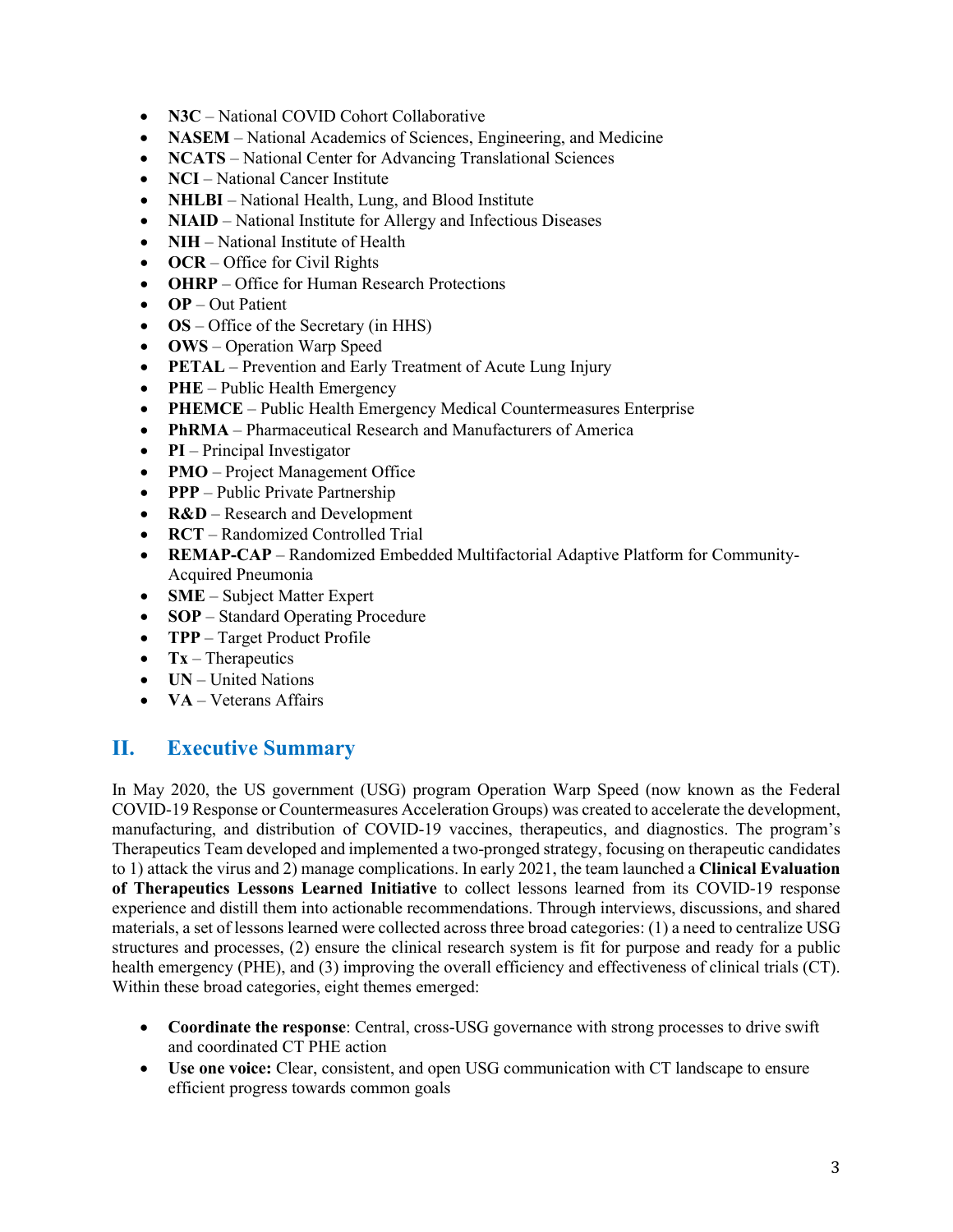- **Move fast on R&D investments:** Streamline USG contracting processes in a PHE to prevent delays on potentially life\-saving R&D
- **Enhance CT infrastructure and agility:** USG-supported CT infrastructure expansion beyond PHE to ensure ability to quickly deploy trials
- **Plan ahead to shape CT response quickly:** Tools and guidelines for clinical trial design to quickly shape response from PHE inception
- **Be more efficient with CT resources:** Best practices and guidance for clinical trial execution to improve trial efficiency and participation
- **Collect and share data**: Open data collection and sharing to avoid duplication and ensure efficient deployment of resources for CT execution

This document focuses on a subset of actionable recommendations, developed by multi-stakeholder working groups<sup>[1](#page-4-1)</sup>, emerging from these themes. These recommendations address what works and what we need to enhance in terms of scoping, prioritizing, and communicating about research activities in a PHE setting. For example, the COVID-19 therapeutic response demonstrated that randomized controlled trials outperform other trials in providing actionable evidence. We also see the positive impact of master protocol platforms trials. On the other hand, we lack a system that supports the timely sharing of research activities and data amongst stakeholders and with the public.

The recommendations in this document also address building and maintaining a more agile and integrated CT infrastructure. Building CT site capacity and networks for participation in large multi-center trials is challenging, and further complicated by the burdens of a PHE. Importantly, community-based sites and networks are more optimally positioned to increase trial participation from under-represented communities. Lastly, the document presents recommendations to stand up and run effective CTs, which requires significant experience, resources, and tools. Exploring the use or broader use of common tools, such as electronic informed consent, site qualification tools, or enhanced information technology in the site setting could raise the bar for CT execution across the ecosystem, ensuring a higher probability of study success.

The recommendations outlined in this document are not intended to represent the USG's final opinion or recommendations on these matters and are considered a starting point for ongoing discussions.

# <span id="page-4-0"></span>**III. Background**

In May 2020, then Health and Human Services (HHS) Secretary Alex Azar and Defense Secretary Mark Esper created Operation Warp Speed (now known as the Federal COVID-19 Response or Countermeasures Acceleration Groups), the US government (USG) program to accelerate the development, manufacturing, and distribution of COVID-19 vaccines, therapeutics, and diagnostics (collectively known as countermeasures). The Therapeutics team, led by Dr. Janet Woodcock with overall leadership/program management from Col. Deydre Teyhen and Dr. Kevin Bugin, developed a baseline view of the current portfolio and investments in the COVID-19 space across Department of Defense (DoD), National Institutes of Health, and Biomedical Advanced Research and Development Authority (BARDA). The team also identified critical operational challenges to overcome and accelerate novel neutralizing antibody (nAb) therapeutics (incl. reimbursement and legal barriers to shared capacity).

<span id="page-4-1"></span> $<sup>1</sup>$  The working groups include leaders from across government, think tanks, nonprofits, and industry associations. See Appendix for list of</sup> stakeholders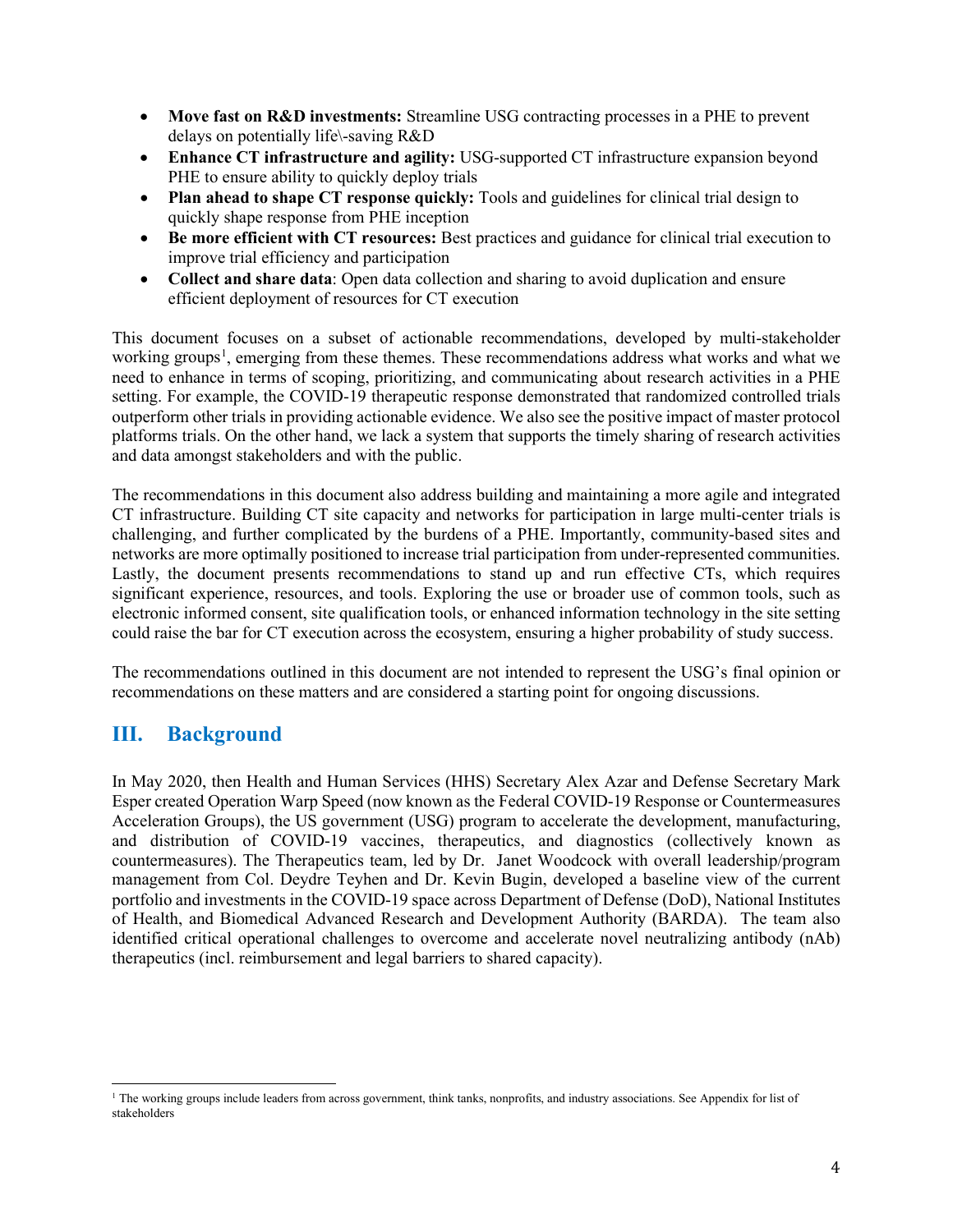Informed by these efforts, the team defined the OWS Therapeutics strategy, which embodied a two-pronged approach, focusing on candidates to 1) attack the virus and 2) manage complications. The Therapeutics Leadership team held C-level discussions with priority therapeutics manufacturers to identify specific areas where USG could accelerate their programs. As priority therapeutics manufacturers began to prepare for potential Emergency Use Authorizations (EUAs), the Therapeutics Leadership team provided direct support to Lilly and Regeneron in preparation for a potential EUA for their outpatient therapeutics. This support included leading the engagement with the Centers for Medicare & Medicaid Services (CMS) on the reimbursement path for outpatient drugs in the event of an EUA. The Therapeutics Leadership team coordinated budgets across workstreams to enable funding of contracts for procurement of product under Advance Purchasing Agreements (APAs), execution of platform clinical trials, and launch of communications activities to support trials and monoclonal antibody distribution and administration

In early 2021, members of the Therapeutics Team launched a Clinical Evaluation of Therapeutics Lessons Learned Initiative to collect lessons learned from its COVID-19 response experience related to the clinical evaluation of therapeutics and distill them into actionable recommendations. The Federal COVID-19 Response Team for Therapeutics convened multi-stakeholder working groups<sup>[2](#page-5-2)</sup> to review the lessons learned and develop recommendations to address them. The recommendations and potential approaches to address the recommendations were developed by Working Group members (incl. leaders from across government, think tanks, nonprofits, and industry associations) and reflect feedback and guidance from the Initiative's leadership group (incl. representatives from HHS, DoD, and the VA). The recommendations outlined in this document are not intended to represent the USG's final opinion or recommendations on these matters and are considered a starting point for ongoing discussions.

# <span id="page-5-1"></span><span id="page-5-0"></span>**IV. Recommendations**

# **A. Research, Scoping & Prioritization**

#### **Recommendation 1:**

**Rapidly collect and disseminate enabling information such as pathogen ID, sequencing, and natural history data (through natural history registries).**

## **Context for the Recommendation**

#### **Goals in developing this recommendation:**

- Increase the availability of information in a PHE to rapidly accelerate R&D response
- Leverage databases and platforms for other disease areas outside of a PHE

#### **Pain points, bright spots, mistakes to avoid, watchouts identified (examples)**:

- **Success with early dissemination of pathogen identification and sequence**, and repurposing of existing databases (e.g., GISAID) to make sequence information available
- **Challenges with systematic collection of natural history data** that would have better informed therapeutic development
- **Pathogen evolution** and limited availability of information and samples across the US and world

<span id="page-5-2"></span><sup>2</sup> See Appendix for list of stakeholders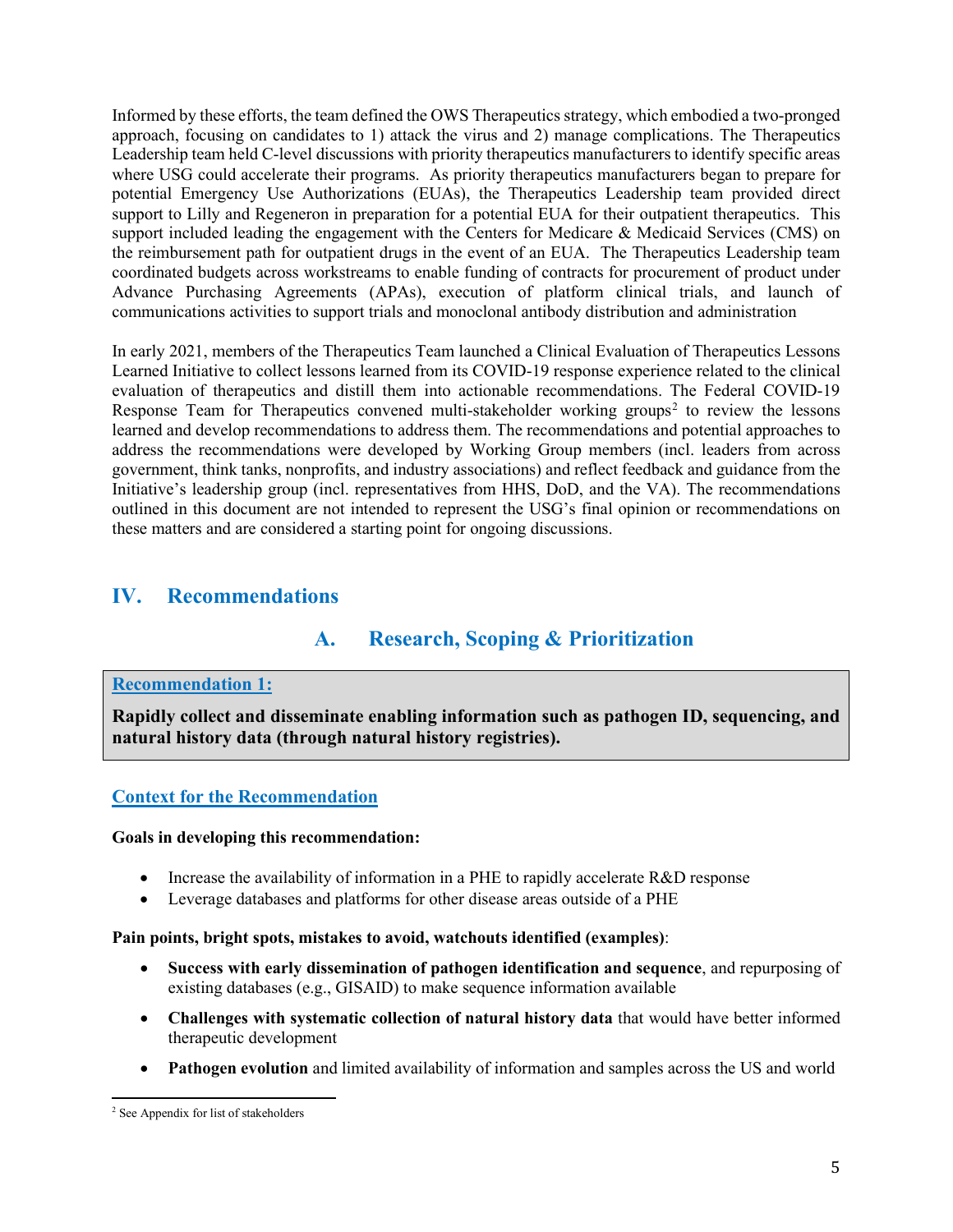• **Data rights and privacy barriers** to collection and dissemination of information that were difficult to address in real time during a PHE

## **Key lessons learned identified (examples)**:

- **Existing platforms and tools can be deployed faster than new tools**: This emphasizes the value of evaluating what is available for use in a PHE and may motivate the creation of new platforms and tools to be prepared/adapted for use during a PHE.
- **Communication is important to raise awareness**: Not all stakeholders were aware of opportunities to contribute or access information from the different platforms available

## **Potential Approaches to Address Recommendation**

*Note: This is not an exhaustive or finalized plan; rather, it is a set of considerations meant to serve as a starting point.*

- 1. Convene stakeholders of key databases adapted for COVID-19 variant sequencing and natural history to identify obstacles to collection and sharing
- 2. Decide if existing databases should be prepared for future emergency use and/or if PHE-specific databases should be established
- 3. Establish PHE governance for databases (accessibility, privacy protection, etc.)
- 4. Proactive communications to raise awareness of potential database contributors (academics, sequencing labs, provider systems, etc. – anyone with data to contribute)

## **Recommendation 2:**

**Ensure the CT ecosystem creates actionable evidence through developing strategy, guidelines, templates, incentives, and capacity building (e.g., prioritize randomized trials).**

## **Context for the Recommendation**

#### **Goals in developing this recommendation:**

- Ensure that more candidate therapeutics are evaluated faster and more effectively across all stages of development
- Ensure patients do not participate in trials that do not provide actionable evidence
- Improve evidence generation outside of PHE through building capacity

#### **Pain points, bright spots, mistakes to avoid, watchouts identified (examples)**:

- **Limited resources led to competition between trials.** Numerous trials competed for the same patient populations and sites, due to lack of trial prioritization and sites having limited resourcing to support multiple trials
- **Many trials were not designed for actionable results**. Many COVID-19 therapeutics trial designs included issues with randomization, endpoint selection, data collection, and power that limited the interpretability and utility of their safety and efficacy data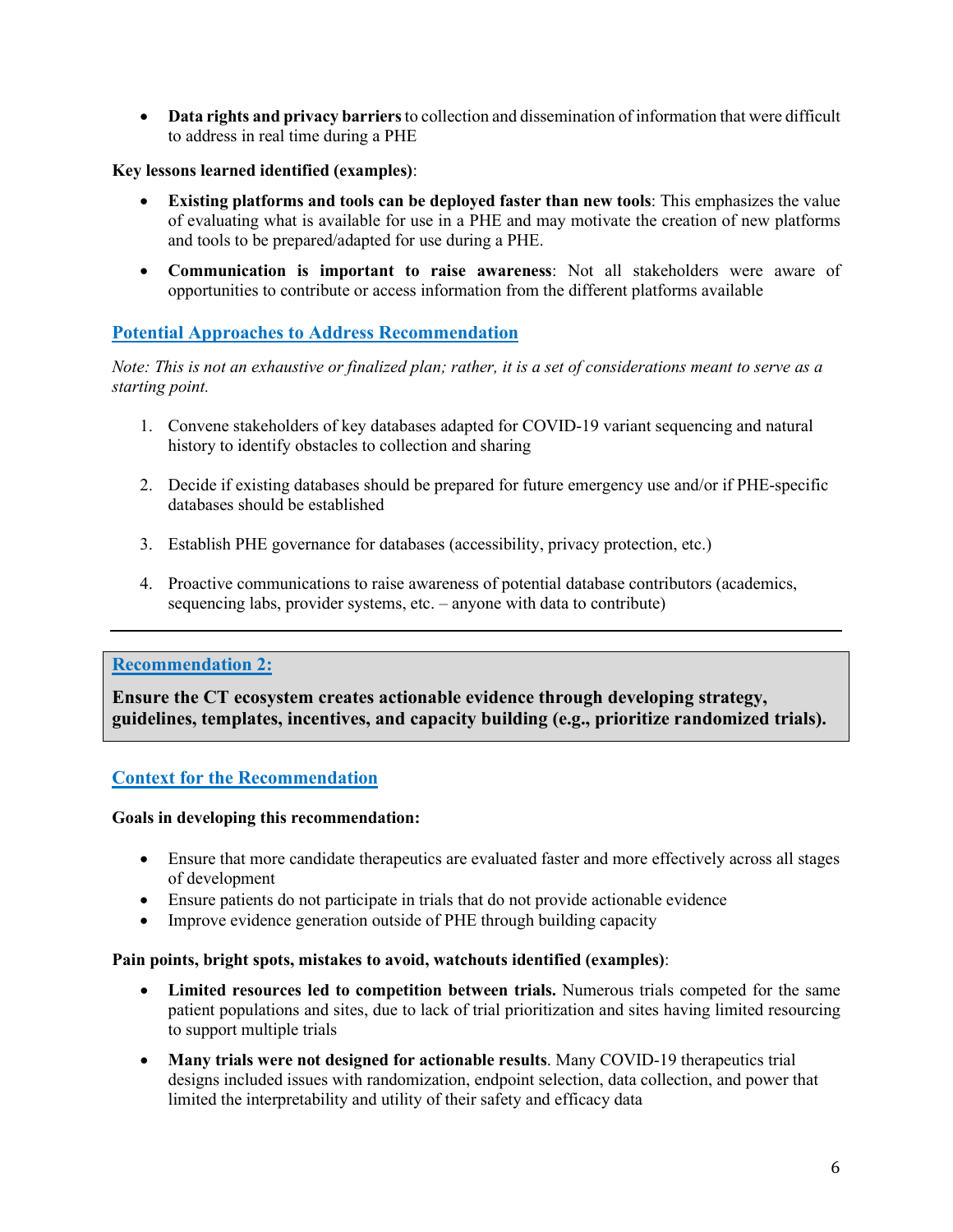#### **Key lessons learned identified (examples)**:

- **In a PHE, there are strong incentives for investigators and institutions to rapidly launch small trials:** In an information vacuum, and with a desire to help patients, there are scientific and patient care motivations to do something small rather than wait to be part of something more comprehensive. This underscores the importance of extremely rapid organization of the research response, before many small efforts proliferate.
- **RCTs outperformed other trials in providing actionable evidence:** This suggests that RCTs should be preferred to other trial designs in future PHEs.
- **Master protocol platform trials were successful:** Despite the challenges of designing and implementing master protocol platform trials, which assessed multiple therapeutic interventions, during a PHE, existing and new trials were executed successfully.

## **Potential Approaches to Address Recommendation**

*Note: This is not an exhaustive or finalized plan; rather, it is a set of considerations meant to serve as a starting point.*

- 1. Engage Principal Investigators of uninformative studies to understand motivations and barriers
- 2. Develop framework of incentives, guardrails, and capacity building to focus CT resources during PHE on generating actionable evidence
- 3. Negotiate improved incentives with academic medical centers and journals (reward better aligned with actionable evidence)
- 4. Build CT literacy for researchers, providers, and patients (including those with previous CT experience) with guidelines, templates, and training
- 5. Establish a mechanism for developing and communicating guidance for generating actionable evidence in the specific PHE (and what to avoid)

## **Recommendation 3:**

**Enable the open sharing of research strategy and plans amongst stakeholders in the CT ecosystem to coordinate activities, including in funding announcements.**

## **Context for the Recommendation**

#### **Goals in developing this recommendation:**

- Reduce redundancy in research efforts and enable higher confidence about moving forward with activities
- Ensure more therapeutics candidates are evaluated faster across all stages of development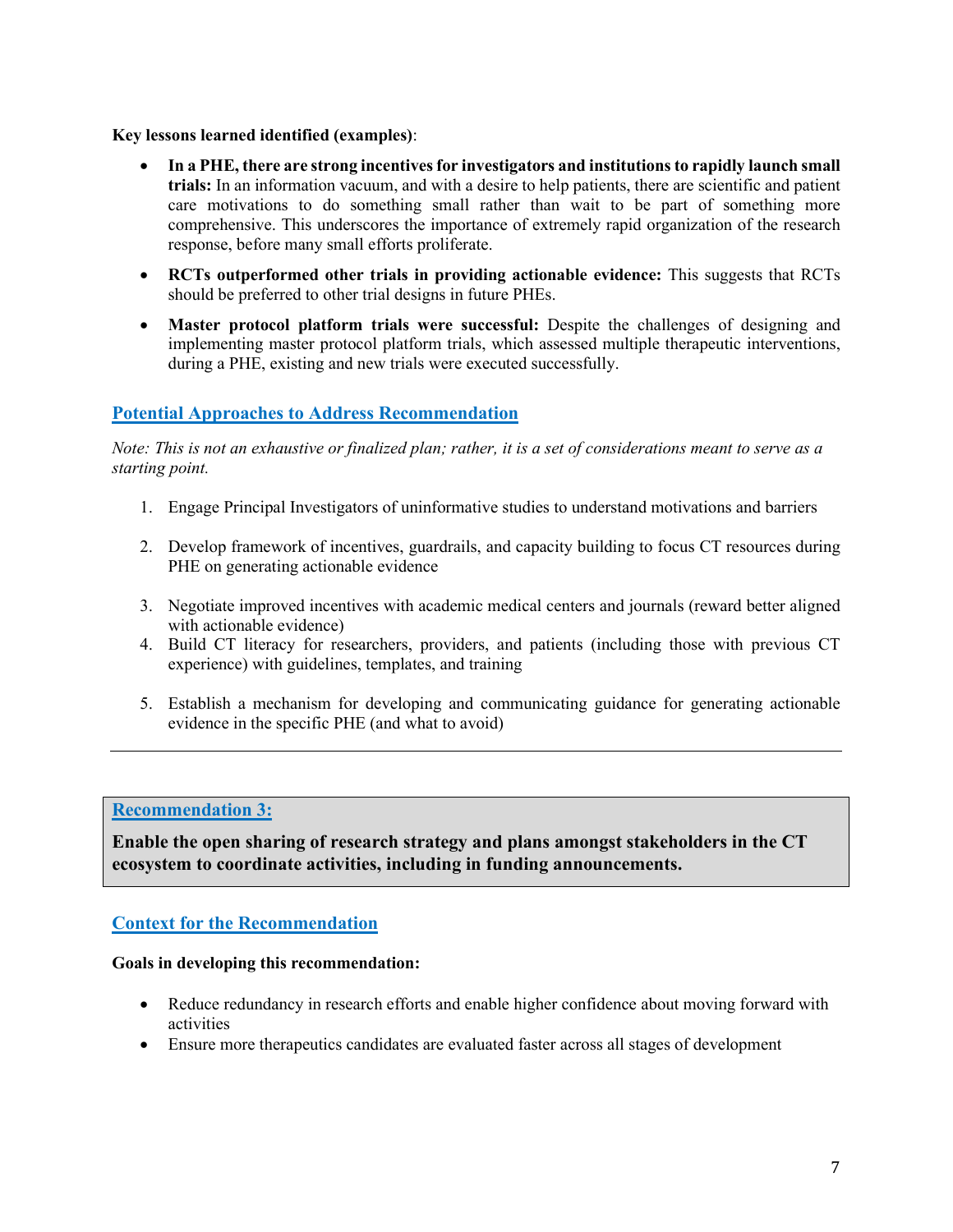#### **Pain points, bright spots, mistakes to avoid, watchouts identified (examples)**:

- **Many resources shared information on approved clinical trials:** There was an abundance of data on clinical trials after they reached the point of approval and registry with clinicaltrials.gov (or announcement via press release).
- **Lack of coordination of research activities:** Lack of awareness of research plans (i.e., prior to public announcement) led to undesirable redundancies (e.g., multiple different trials testing the same compound or mechanism of action in similar conditions).
- **Competition and anti-competition considerations are relevant**: Although there was extensive collaboration across the ecosystem, competitive concerns among academics and companies are still important, including ensuring that industry collaboration does not run afoul of anti-collusion laws and rules.

## **Key lesson learned identified (example)**:

Lack of a system to support continual sharing of research strategies as plans develop and **change:** There is no easy system for stakeholders to share research plans and timely updates. This matters in a PHE, where many decisions are being made rapidly and by the time plans become publicly announced activities it may be too late to avoid redundancies.

## **Potential Approaches to Address Recommendation**

*Note: This is not an exhaustive or finalized plan; rather, it is a set of considerations meant to serve as a starting point.*

- 1. Determine the key information that needs to be shared to inform research coordination (i.e., minimize inappropriate duplication)
- 2. Develop templates for describing research plans, activities, and funding resources
- 3. Adapt/build a platform for sharing research plans (compound/mechanism of action and indication), activities, and funding opportunities
- 4. Analyze and address barriers to sharing/coordination (academic priority, financial interests, antitrust law)
- 5. Set expectations and raise awareness about the need and opportunity to share research plans during a PHE

## **Recommendation 4:**

**Establish efficient and effective systems for sharing early research data and results with other researchers outside of publication channels.**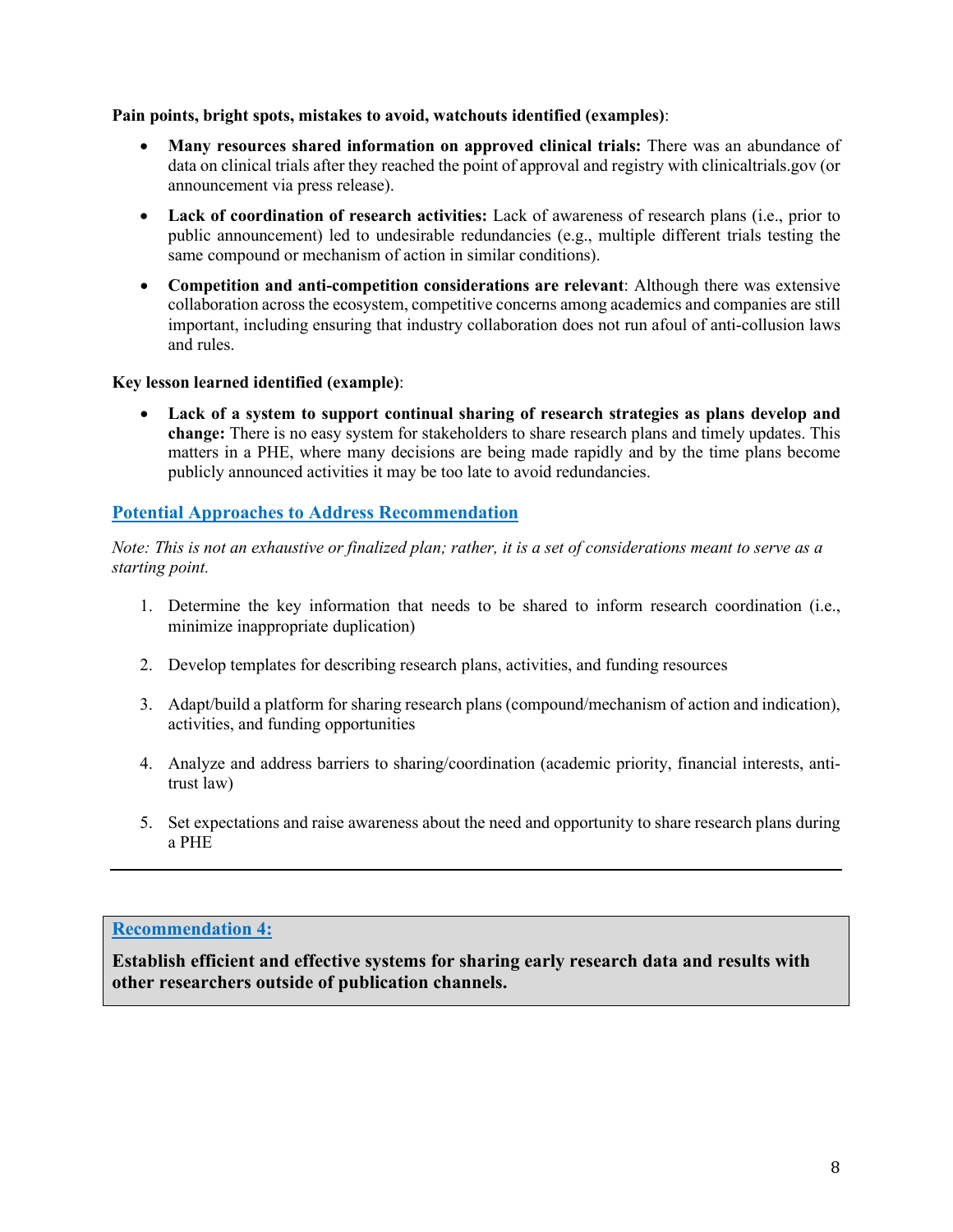## **Context for the Recommendation**

#### **Goals in developing this recommendation:**

- Inform clinical decisions based on more data and timely (but not premature) research findings
- Enable faster and better secondary analyses (e.g., meta-analyses) through appropriate primary data sharing
- Improve information to providers, policymakers, and the public about scientific results

#### **Pain points, bright spots, mistakes to avoid, watchouts identified (examples)**:

- **Preprints were the dominant channel for rapidly sharing research data and results**, but curation of the tremendous volume of non-reviewed information was a major challenge, particularly because non-expert audiences began using preprints as information sources.
- **Press releases were used to disseminate top-line information** (including financially material information) quickly, with the drawback that independent experts had little ability to comment on the results.
- **There was substantial demand for the immediate sharing of information that is not typically (immediately) public** (e.g., CT protocols, trial recruitment data while the trial is ongoing, data submitted for regulatory decisions).
- **This issue extends far beyond clinical evaluation of therapeutics** and addressing it may have benefits outside of PHEs.
- **Selective sharing of reviews with the public could support communication efforts:** FDA could diversify its approaches to help the public understand the Emergency Use Authorization pathway, for example, with selective sharing of scientific reviews alongside broader communication

## **Key lessons learned identified (examples)**:

- **Rapid data sharing is possible before publication:** Rapid data sharing across trials and/or trial networks was accomplished in some instances prior to publication. For example, steroid data for WHO meta-analysis was shared before the actual publications went out. A multi-platform RCT of therapeutic heparin also brought three platform trial networks together to share data.
- **Successful data sharing platforms already exist:** Shared clinical data across academic centers (e.g., NCATS's National COVID Cohort Collaborative) enabled over 50 academic medical centers that are Clinical and Translational Science Awardees (CTSAs) to harmonize their clinical data, an effort that had been in the works for years

## **Potential Approaches to Address Recommendation**

- 1. Convene an evaluation of the information dissemination and data sharing ecosystem (journals, preprints, press releases, databases)
- 2. Develop recommendations to improve primary data sharing (e.g., data sharing platforms)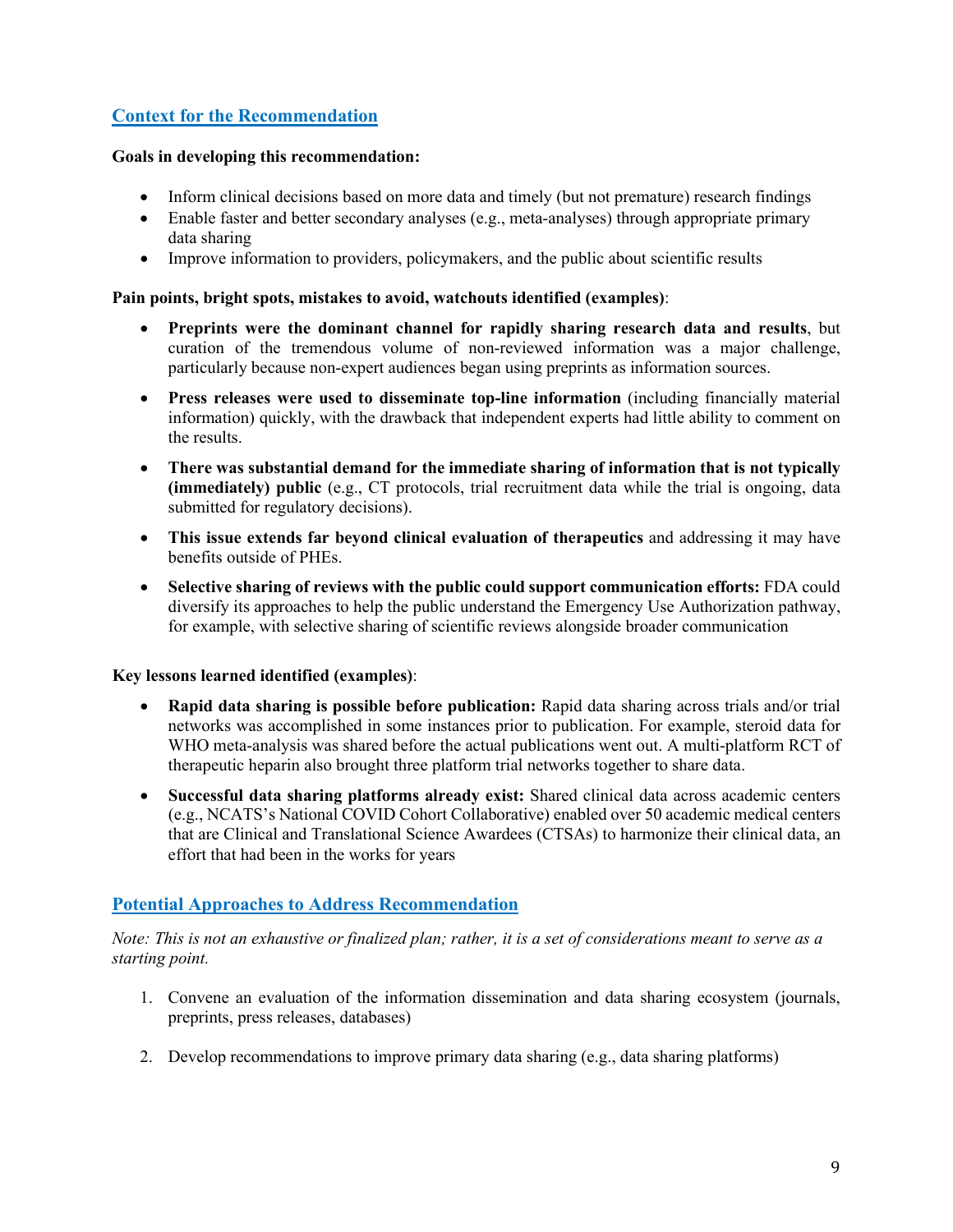- 3. Develop recommendations to improve communication of scientific results (e.g., through open access, preprints, non-traditional dissemination)
- 4. Develop recommendations to improve communication of secondary analysis of scientific results (including in the form of guidelines) to providers/policymakers/public

# **B. Infrastructure and Resourcing**

## <span id="page-10-0"></span>**Recommendation 1:**

**Identify and leverage existing clinical trial network infrastructure (incl. NIH-funded networks, nonprofit & industry/CRO sites networks) and public-private partnerships (e.g., ACTIV) to maintain a 'warm base' for public health emergencies (PHEs) and that can be deployed against high priority unmet needs.**

## **Context for the Recommendation**

#### **Goals in developing this recommendation:**

- Minimize the time required for trial stand-up in a PHE, and incentivize research in other priority areas
- Maximize the value of existing infrastructure beyond the current PHE
- Maintain a more efficient and collaborative standing network with clinical research capacity to respond to a range of needs

#### **Pain points, bright spots, mistakes to avoid, watchouts identified (examples)**:

- **Network activation during a PHE was difficult,** and networks were underprepared with overreliance on academic institutions and large providers with inadequate access to communities, inconsistent processes, and non-scalable models
- **Trial networks which were stood up and had partnerships prior to the PHE were more**  successful: Existing trial networks, such as PETAL<sup>[3](#page-10-1)</sup> and CTSN<sup>[4](#page-10-2)</sup>, were successful at rapidly transitioning into COVID-19 with high enrollments in multiple  $ACTIV<sup>5</sup>$  $ACTIV<sup>5</sup>$  $ACTIV<sup>5</sup>$  and para-ACTIV trials as they already had the network stood up with partnerships in place
- **List of sites which existed prior to the PHE was insufficient:** Responding to the COVID-19 pandemic required adding additional sites to a pre-pandemic generated list of clinical trial sites that had been created by  $NIAID<sup>6</sup>$  $NIAID<sup>6</sup>$  $NIAID<sup>6</sup>$  for pandemic preparedness

<span id="page-10-1"></span><sup>&</sup>lt;sup>3</sup> Prevention and Early Treatment of Acute Lung Injury

<span id="page-10-2"></span><sup>4</sup> Cardiothoracic Surgical Trials Network

<span id="page-10-3"></span><sup>&</sup>lt;sup>5</sup> Accelerating COVID-19 Therapeutics Interventions and Vaccines

<span id="page-10-4"></span><sup>6</sup> National Institute for Allergy and Infectious Diseases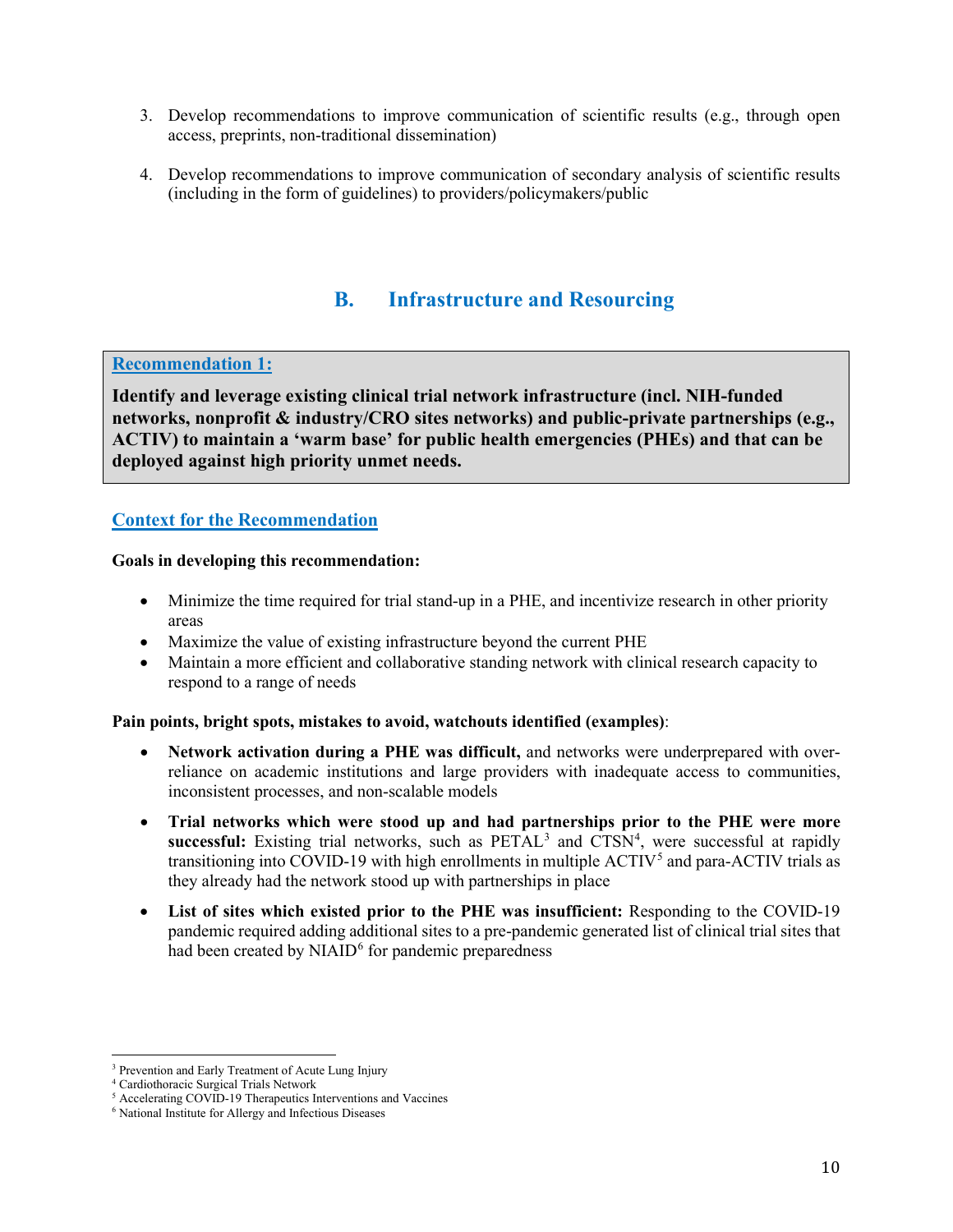#### **Key lessons learned identified (examples)**:

- **Need a nationwide standing network:** Setup nationwide standing network of sites with clinical research capacity to immediately respond to a range of pandemics – across severity, investigator/research skills, patient populations, diseases (infectious, etc.)
- **Centralizing management between networks could support capacity coordination:** Centralize management and link different networks (e.g., PETAL, INSIGHT<sup>[7](#page-11-0)</sup>) during a pandemic for optimal utilization of research capacity
- **Important to maintain COVID-19 trial infrastructure post-PHE:** Keep COVID-19 trial infrastructure in place to streamline and incentivize research in areas of high unmet need (consider developing a Strategic National Stockpile of capacity for clinical research to be ready to be repurposed for a PHE)

## **Potential Approaches to Address Recommendation**

*Note: This is not an exhaustive or finalized plan; rather, it is a set of considerations meant to serve as a starting point.*

- 1. Maintain, expand (e.g., include other government-funded health systems like VA, DoD, CHCs<sup>[8](#page-11-1)</sup>, FQHCs<sup>[9](#page-11-2)</sup>), and utilize NIH's Clinical Trial Capacity Inventory
- 2. Evaluate government-funded network/partnerships built/utilized for COVID-19, assess strengths/weaknesses/gaps
- 3. Parallel evaluation/assessment of non-government-funded and commercial networks
- 4. Create/enforce norms of transparency (e.g., protocols, enrollment, endpoints) across networks/sites to minimize overlap, especially in a PHE
- 5. Develop a plan for setting and funding research "challenges" to keep this research base warm (e.g., consider "drills" to ensure readiness)

## **Recommendation 2:**

**Build, engage, and support more community-based institutions/networks to improve the diversity and representativeness of clinical trials and ability to deploy pragmatic trials.**

## **Context for the Recommendation**

#### **Goals in developing this recommendation:**

- Diversify and increase representation in trial participants
- Create more extensive networks for large and simple trials

<span id="page-11-0"></span><sup>7</sup> International Network for Strategic Initiatives in Global HIV Trials

<span id="page-11-1"></span><sup>8</sup> Community Health Centers

<span id="page-11-2"></span><sup>&</sup>lt;sup>9</sup> Federally Qualified Health Centers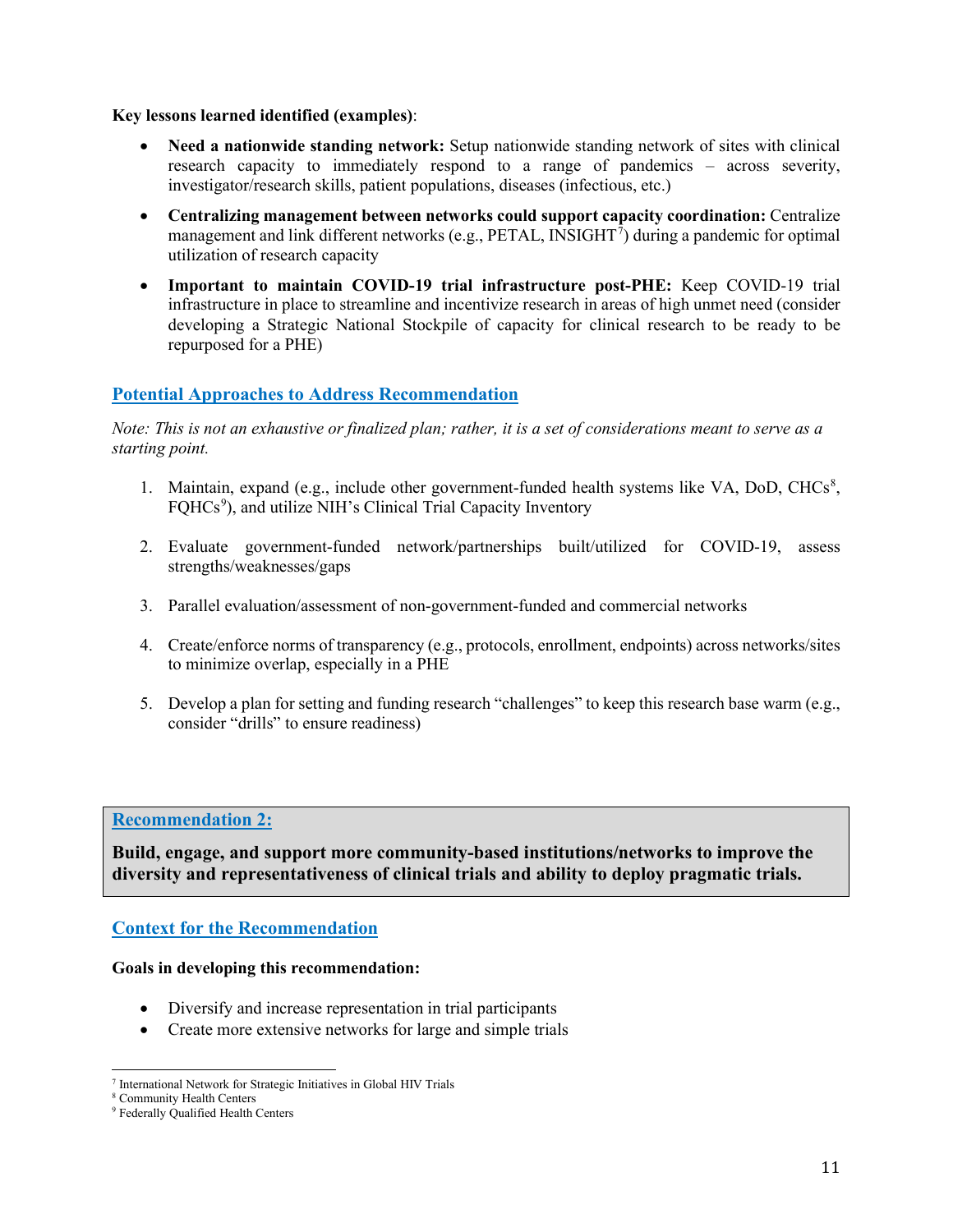#### **Pain points, bright spots, mistakes to avoid, watchouts identified (examples)**:

- **Established trial networks lacked size and diversity:** Established networks do not have the full set of capabilities required in a PHE; creating networks large enough to ensure required size and geographic diversity to recruit patients throughout the pandemic was a pain point
- **Trials could have better engaged local communities and community-based sites:** Networks relied on academic institutions and large providers with inadequate access to underserved communities. A forum was developed to engage different community groups for vaccine development, but not for therapeutics.
- **Interoperability issues with networks led to slowdown:** Lack of culture and resources to support coordination and enable interoperability led to siloed strategies, competing for patient enrollment, and challenges with contracting and  $IRB<sup>10</sup>$  $IRB<sup>10</sup>$  $IRB<sup>10</sup>$

## **Key lessons learned identified (examples)**:

- **National integrated trial network is needed:** Develop nationwide standing network with clinical research capacity to immediately respond to a PHE, make it easier for networks to pair and integrate under a single unified trial system, consider flexible, expedited contracting mechanisms, and/or mandate use of central IRB.
- **National network of community sites and simplifying processes could support community site enrollment:** Set up a nationwide network of community sites to reach out to the broader population and specifically many racial and ethnic minority communities that the virus has hardest hit. Simplify processes, documentation, equipment needs, and expectations from sites to take part in clinical research to enable community sites to join more extensive networks/trials.
- **Trial networks could be more pragmatic:** Develop a more pragmatic trial network to reach more participants through community-based settings and run larger, simpler trials.
- **Network capabilities should be tracked and infrastructure kept warm:** Track, manage, and maintain a list of networks' capabilities and keep them warm. For example, after awarding  $EUA<sup>11</sup>$  $EUA<sup>11</sup>$  $EUA<sup>11</sup>$ to IPs[12](#page-12-2), continue to keep the supporting sites and trials running under open-label to keep the sites warm and collect additional data for safety.

## **Potential Approaches to Address Recommendation**

- 1. Build on list of current networks and capabilities, identify gaps & barriers, and develop a roadmap to address. Bring in outside expertise and partner with other organizations. Look at best practices in community-based research networks in cancer (e.g., NCI<sup>[13](#page-12-3)</sup> Oncology Research Program)
- 2. Define infrastructure requirements to be part of a network of networks (e.g., universal payment plan, interoperability standards, quick contracting mechanisms). Consider international coordination

<span id="page-12-0"></span><sup>10</sup> Institutional Review Board

<sup>&</sup>lt;sup>11</sup> Emergency Use Authorization

<span id="page-12-2"></span><span id="page-12-1"></span><sup>&</sup>lt;sup>12</sup> Inpatient

<span id="page-12-3"></span><sup>&</sup>lt;sup>13</sup> National Cancer Institute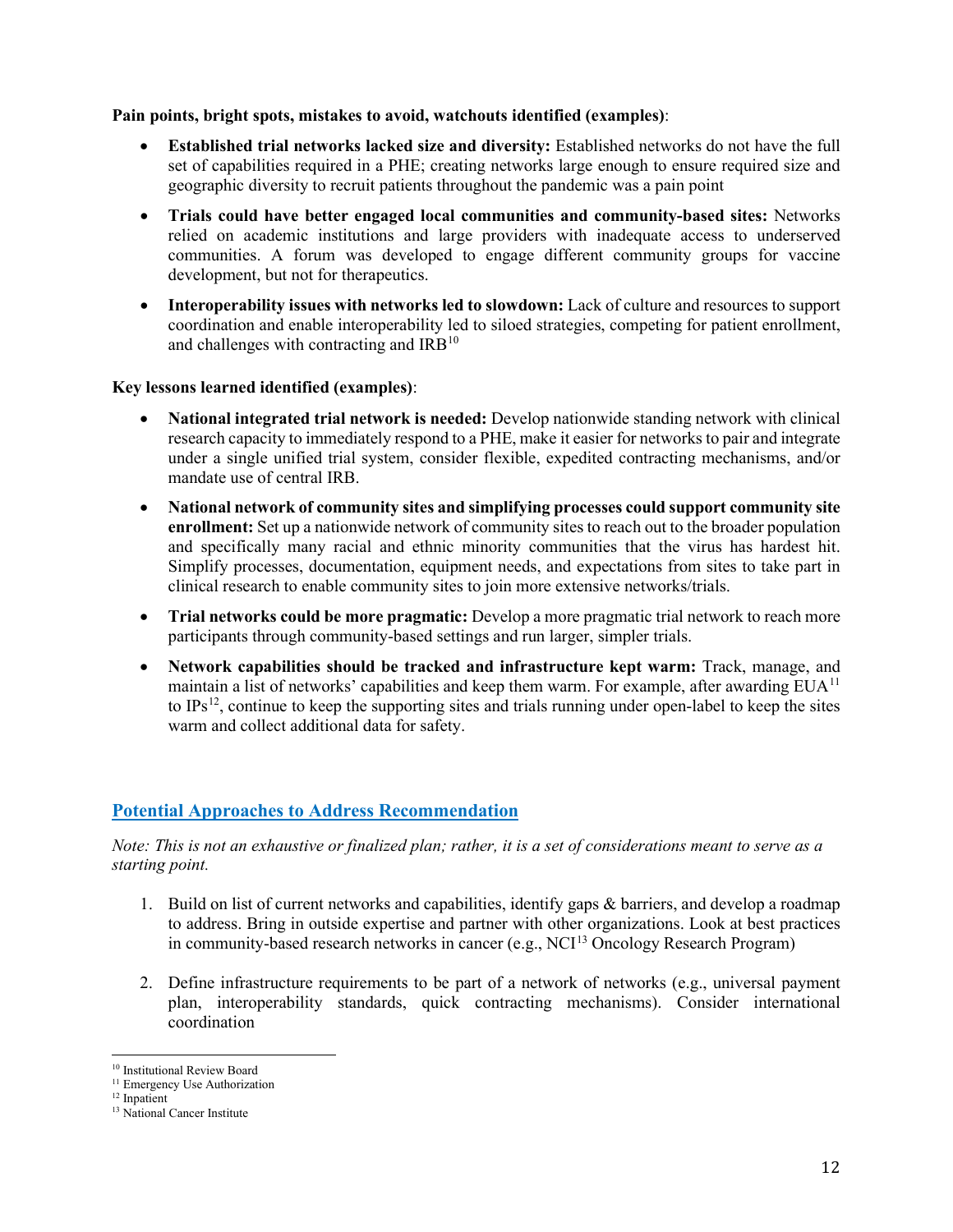3. Identify & fund research priorities for expanded networks to "practice on" and "keep warm" their capabilities (e.g.  $REMAP-CAP<sup>14</sup>$  $REMAP-CAP<sup>14</sup>$  $REMAP-CAP<sup>14</sup>$  as a model). Establish governance to manage and deploy resources to sites (e.g., data coordinating center)

## **Recommendation 3:**

**Remove post-pandemic barriers to expanded adoption of decentralized/hybrid trials and remote monitoring tools.**

## **Context for the Recommendation**

## **Goals in developing this recommendation:**

- Ensure ability to maintain decentralized/ hybrid trials outside of the current PHE through continuous guidance from FDA to product sponsors
- By maintaining decentralized/ hybrid trials, increase overall patient enrollment, ensure higher likelihood of adequately powered trials, and increase patient diversity from underserved communities & those unable to access academic research institutions

## **Pain points, bright spots, mistakes to avoid, watchouts identified (examples)**:

- **DCTs[15](#page-13-1) can improve patient enrollment and representation, and help capture real world data:** Value of DCTs was recognized before the current COVID-19 pandemic (e.g., increased participation and diversity, reduced burden on patients, improved recruitment and retention, more data capture that translates to the real world)
- **DCTs and remote tools have been critical to trial continuity:** DCTs, hybrid trials, and remote tools have been instrumental in supporting CT continuity during the pandemic, and have become a necessity, not a novelty
- **Some regulatory considerations can pose hurdles to remote trials:** State-level requirements related to cross-state physician licensure, drug supply chain management, safety, and follow-up reporting were at times a barrier to telehealth and remote/tech-enabled trials. International regulatory issues and processes (e.g., data protection regulations in Europe) also prevented further coordination

## **Key lessons learned identified (examples)**:

• **Helpful to track and gather lessons learned from decentralized trials:** Keep track of all studies using decentralized trial practices and speak with the sponsor and participants about their experience with the decentralized practices to leverage learnings and hear how certain practices are working

<sup>14</sup> Randomised, Embedded, Multi-factorial, Adaptive Platform Trial for Community-Acquired Pneumonia

<span id="page-13-1"></span><span id="page-13-0"></span><sup>&</sup>lt;sup>15</sup> Decentralized Trials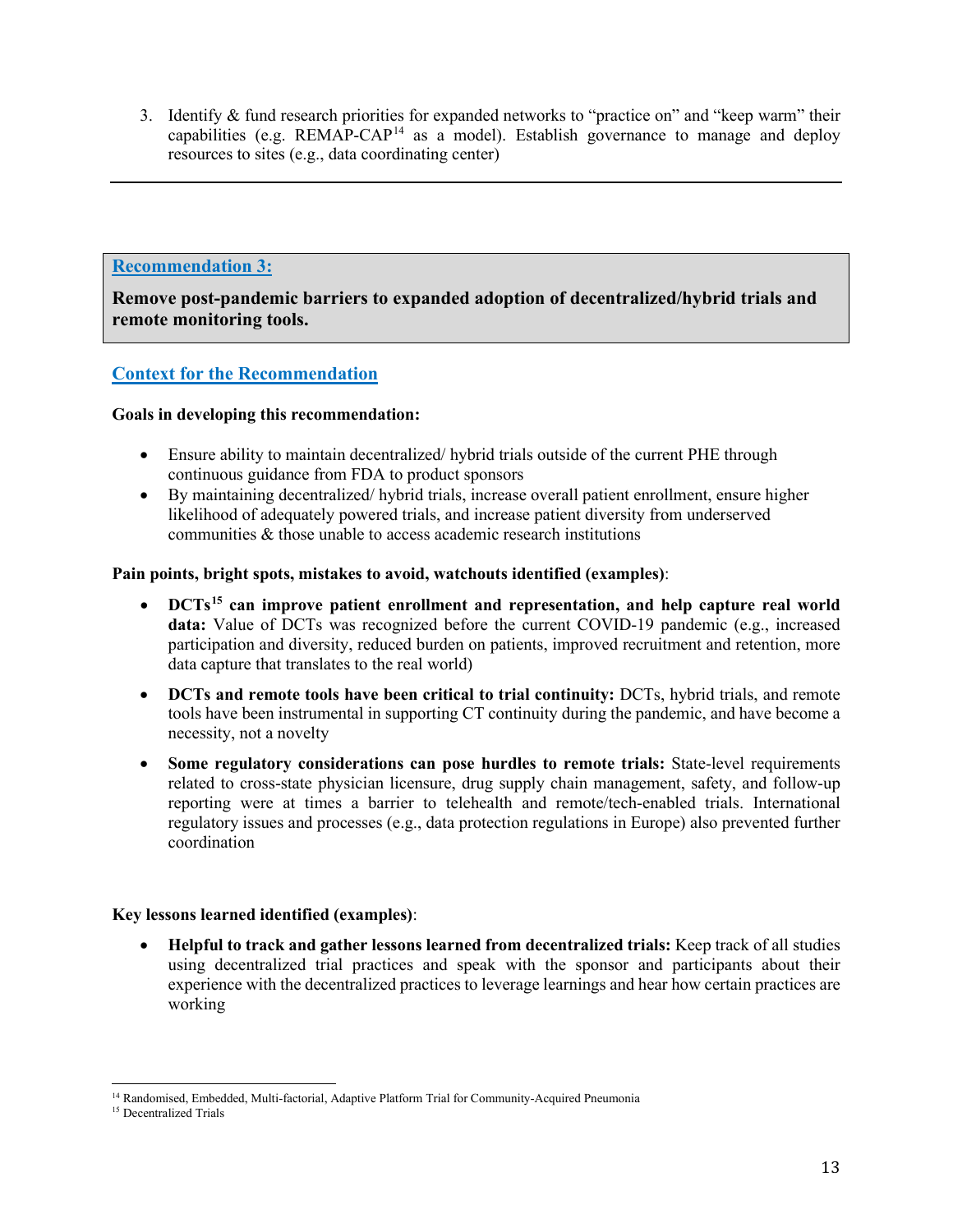- **Leveraging remote and digital technologies could enable participant interaction:** Encourage and facilitate trials adopting decentralized and remote approaches, including remote check-ins with participants (by phone or video), virtual visits, shipment of study products directly to patients' homes, home visits by clinical staff for evaluations, remote consents (e.g., eConsent forms), remote monitoring, and use of mobile devices
- **Guidance is needed on use of remote and digital technologies:** This need has already resulted in the FDA creating a framework for how industry could scale and sustain decentralized clinical trials and digital monitoring tools post-pandemic, including issuance of three primary guidances: (a) guidance on the use of decentralized clinical trial tools and methods beyond the PHE; (b) guidance on the use of digital health technologies to capture study-related data directly from patients; and (c) guidance on data integrity issues arising from trial disruption

## **Potential Approaches to Address Recommendation**

*Note: This is not an exhaustive or finalized plan; rather, it is a set of considerations meant to serve as a starting point.*

- 1. Review pandemic guidance on non-COVID trial conduct, track sponsors' experience using remote tools during COVID 19, and determine need for post-pandemic guidance/flexibilities to enable more decentralized/hybrid trials. Enable international collaboration
- 2. Ensure alignment on remote data collection standards across FDA
- 3. Extend telemedicine/remote monitoring flexibilities & reimbursement beyond PHE. Initiate a dialogue with states about streamlining requirements on a permanent basis
- 4. Identify existing laws, regulation, guidance impacting conduct of DCTs

## **Recommendation 4:**

**Research, develop, and share best practices on managing patient enrollment with a focus on prioritized trials/platforms while enabling co-enrollment.**

## **Context for the Recommendation**

#### **Goals in developing this recommendation:**

- Increase ability (e.g., by aligning messaging) to fully enroll prioritized trials
- Optimize the most critical and limited resource in trials patients
- Ensure appropriately powered trials that lead to actionable evidence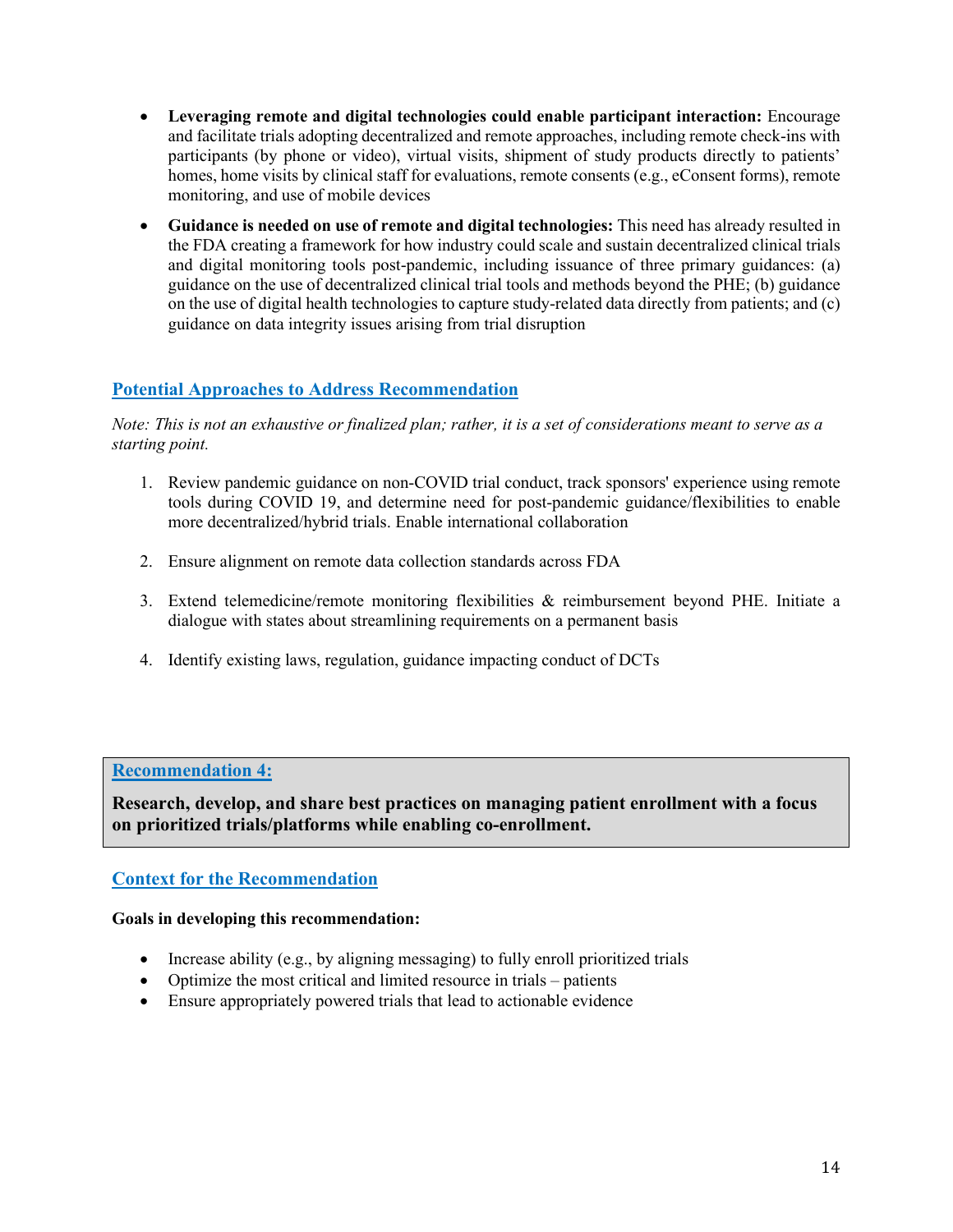## **Pain points, bright spots, mistakes to avoid, watchouts identified (examples)**:

- **Restrictions on co-enrollment hindered recruitment for high priority trials:** There were multiple high-priority NIH-funded trials (e.g., ACTT3<sup>[16](#page-15-0)</sup>, ACTIV-1, convalescent plasma); barring of co-enrollment with other studies for 5 days made it difficult to recruit patients who did not want to be excluded from other trials
- **Coordinated communications plan with streamlined requirements and aligned messaging would have enabled more successful recruitment:** Lack of a communication plan across therapeutics research led to challenges with recruiting patients and providers to studies. Messages such as "if you are sick stay home", "there are no treatments", and "vaccines are what we should be focusing on" hindered enrollment, as did requirements to clear recruitment materials for communications across multiple trials
- **Funding options for marketing were not clear to sites:** Sites were either not aware they could request marketing funds to support local market advertising or were not familiar with the fund request process

## **Key lessons learned identified (examples)**:

- **Collaboration with other networks can support co-enrollment:** Allow sites to co-enroll on other trials, collaborate with other networks to support co-enrollment and separate on the back end (e.g., REMAP-US serving as site network for ACTIV-4)
- **Co-enrollment best practices include integrated research tools and alignment:** For example, leveraging integrated EHR<sup>[17](#page-15-1)</sup>through EHR-enabled clinical research tools, align regulators and IRBs, and align inclusion, exclusion and endpoints
- **Comprehensive and nationally coordinated communications plan is needed:** Develop comprehensive communication plan early-on to promote broader awareness of the trials and safety of therapeutics, generate comparable excitement for clinical research across vaccines and therapeutics, and challenge disinformation on treatments. Leverage a call center to assist sites with recruitment, flyers, pamphlets, patient education information/flipbooks, and large-scale campaigns
- **Sites should be made aware of marketing options and aligned on messaging:** Proactively communicate the site marketing/advertising options and develop standard language for sites to use when developing their own local campaigns

## **Potential Approaches to Address Recommendation**

- 1. Establish effective communications strategies EARLY across enrolling trial sites, disseminate information to target stakeholders on prioritized trials/platforms and engage patient organizations on messaging
- 2. Establish best practices, guidelines for effective co-enrollment practices, align regulators and IRBs, harmonize endpoints & data capture
- 3. Evaluate REMAP-COVID as a model for embedding EHR-enabled clinical research tools as part of routine clinical care, and create a playbook for extending the model for other priority trials
- 4. Build broader clinical trial awareness among the public and providers during a PHE

<sup>&</sup>lt;sup>16</sup> Adaptive COVID-19 Treatment Trial 3

<span id="page-15-1"></span><span id="page-15-0"></span><sup>&</sup>lt;sup>17</sup> Electronic Health Record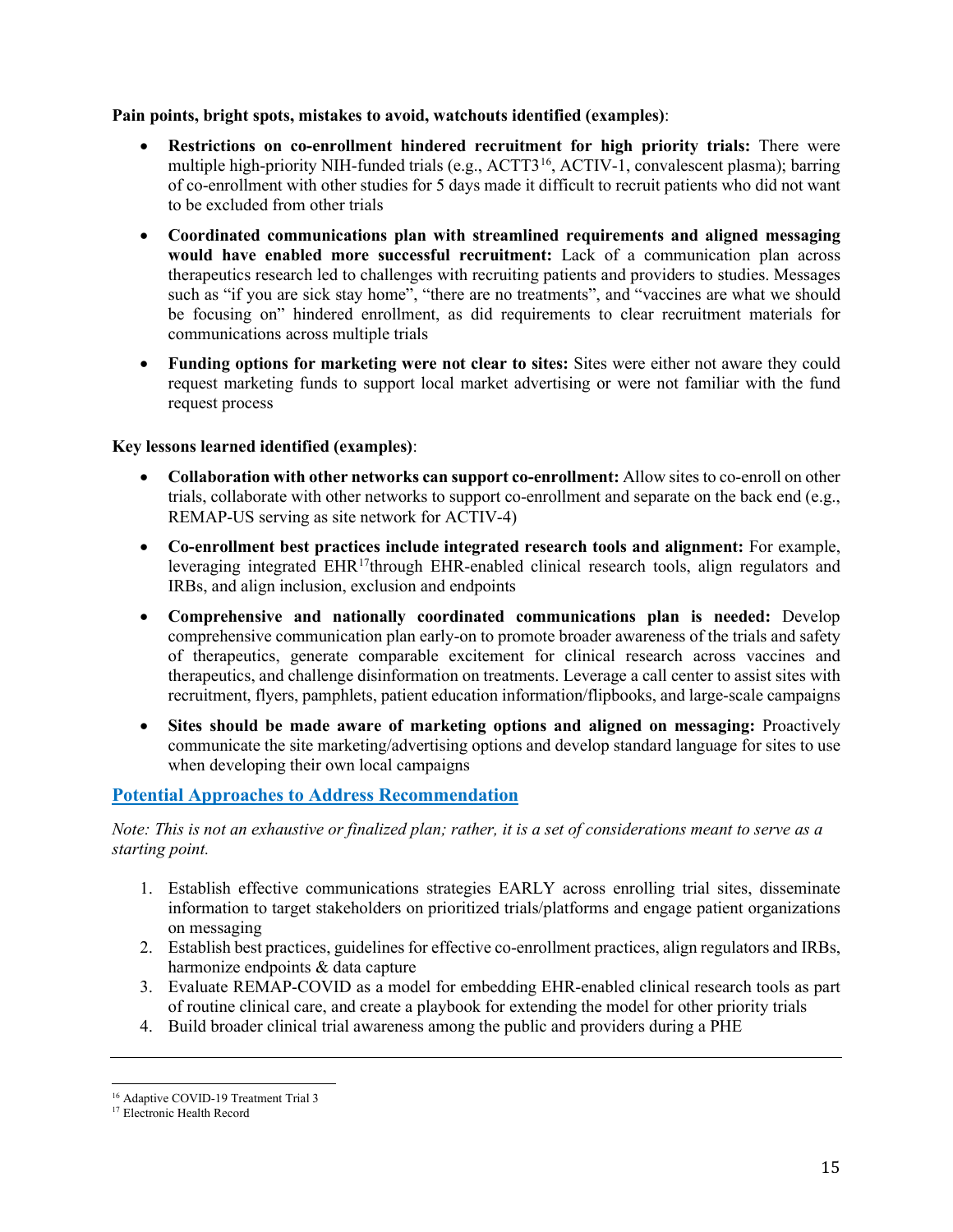## **Recommendation 5:**

**Determine best practices for increasing participation in trials from under-represented communities and create action plans for improvement.**

## **Context for the Recommendation**

#### **Goals in developing this recommendation:**

- Document and promote promising strategies for more representative trials
- Leverage current use case to initiate efforts across broader clinical trials to increase diversity and equity

## **Pain points, bright spots, mistakes to avoid, watchouts identified (examples)**:

- **Trials lacked diversity across participants:** Most trial participation came from academic institutions – involving local community sites could improve representation. Other trials (e.g., ACTIV) increased diversity by reaching out to trusted voices within the community
- **Even when community sites were represented in trials, minority participation was low:** Some manufacturers relied heavily on community sites but still noted they struggled with interest in participation from minority groups
- **Sites lacked awareness of marketing support options (e.g., Spanish language advertising materials):** Little-to-no awareness amongst sites of available marketing support and planned media campaigns; for example, whether English/Spanish advertising materials would be made available or that a large-scale public relations campaign was planned
- **Technology-heavy requirements can exclude certain populations:** Though important to leverage technological advances, telehealth, and/or remote systems and technology-supported enrollment can be a problem for portions of the population (e.g., elderly, rural, lower-income)

## **Key lessons learned identified (examples)**:

- **Recruitment materials should be linguistically and culturally tailored:** Develop and disseminate culturally and linguistically tailored recruitment materials, and assist sites with translating materials or cultural adaptations necessary to reach patient pool
- **Disseminating messages through community partners could enhance trust:** Identify trusted voices – partner with community organizations, faith-based groups, and leaders to disseminate information and build trust in clinical research
- **Helpful to simplify participation requirements and provide additional enrollment assistance:**  Ease practicing clinicians' participation in a broader range of care settings to ensure representative enrollment, for example, site readiness assessment, "concierge" assistance, and broad and simple inclusion criteria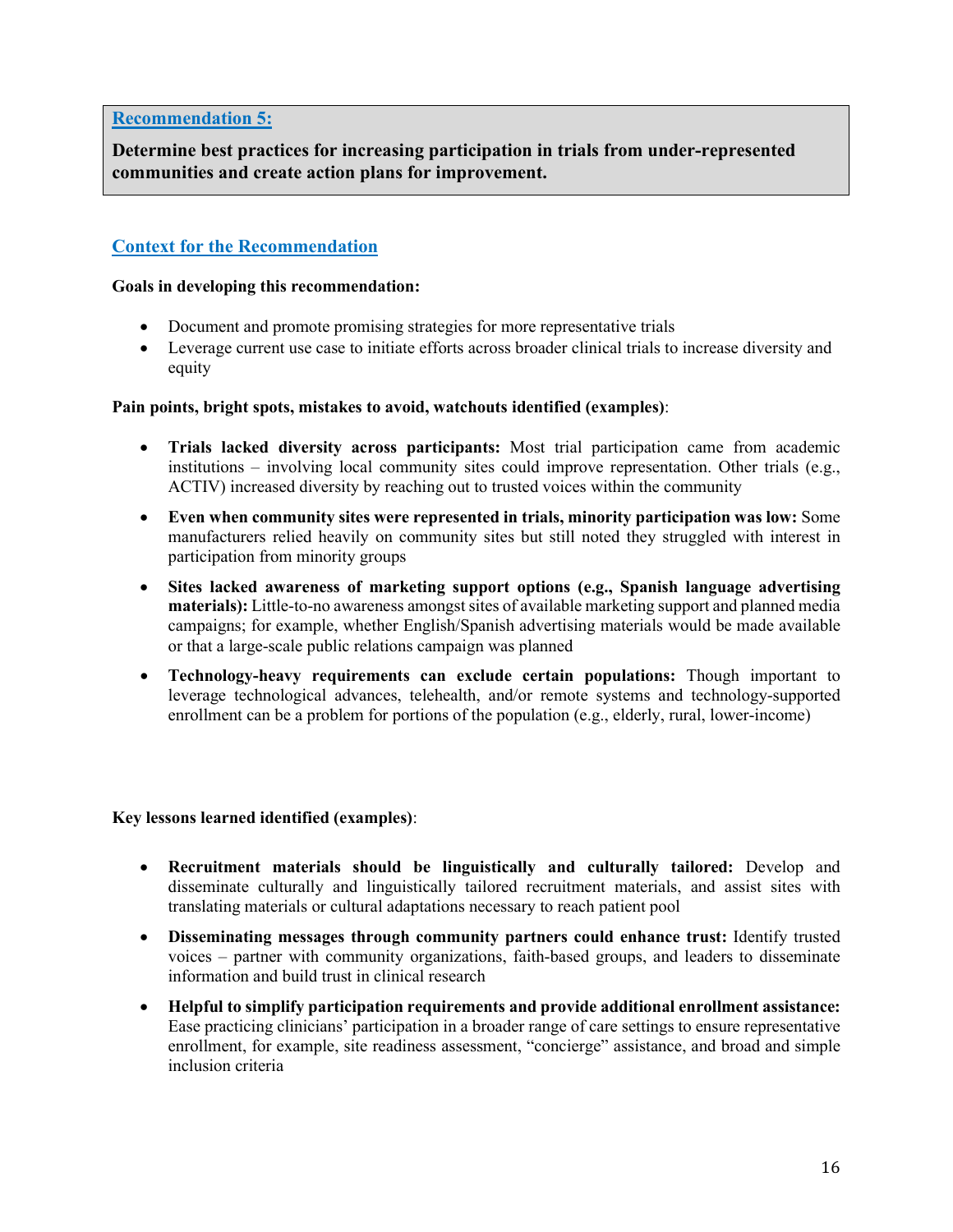- **Deliberate efforts to reach underserved communities are needed:** Address racial and ethnic disparities in research by creating accountability for sponsors, improving data collection and use, broadening eligibility criteria and changing study designs, and bringing trials to communities. ACTIV was able to increase diversity in trials by deliberately putting in place efforts to reach underserved communities, such as setting up pan-trial  $CEAL^{18}$  $CEAL^{18}$  $CEAL^{18}$  teams to reach out to faith-based groups, barbershops, etc.
- **Enrollment process should be inclusive of patients with limited access to technologies:** Provide low-tech options, for example, obtaining consent through telephone for patients in remote areas
- **Coordinated community outreach can be leveraged:** Consider incorporating manufacturer-run trials in USG community outreach

## **Potential Approaches to Address Recommendation**

- 1. Convene leaders working to move clinical research into communities to share learnings and identify priorities for future action
- 2. Capture lessons learned about effective minority engagement during pandemic (e.g., Communitybased organizations, Faith-based organizations, NIH's CEAL initiative, Moderna/Pfizer's vaccine trial recruitment)
- 3. Convene commission (GAO[19](#page-17-1) study) for deeper analysis of challenges with and solutions for engaging under-represented communities in R&D
- 4. Establish permanent interagency working group/forum for engagement with community groups to create roadmap and action plans

<sup>&</sup>lt;sup>18</sup> Community Engagement Alliance against COVID-19

<span id="page-17-1"></span><span id="page-17-0"></span><sup>&</sup>lt;sup>19</sup> Government Accountability Office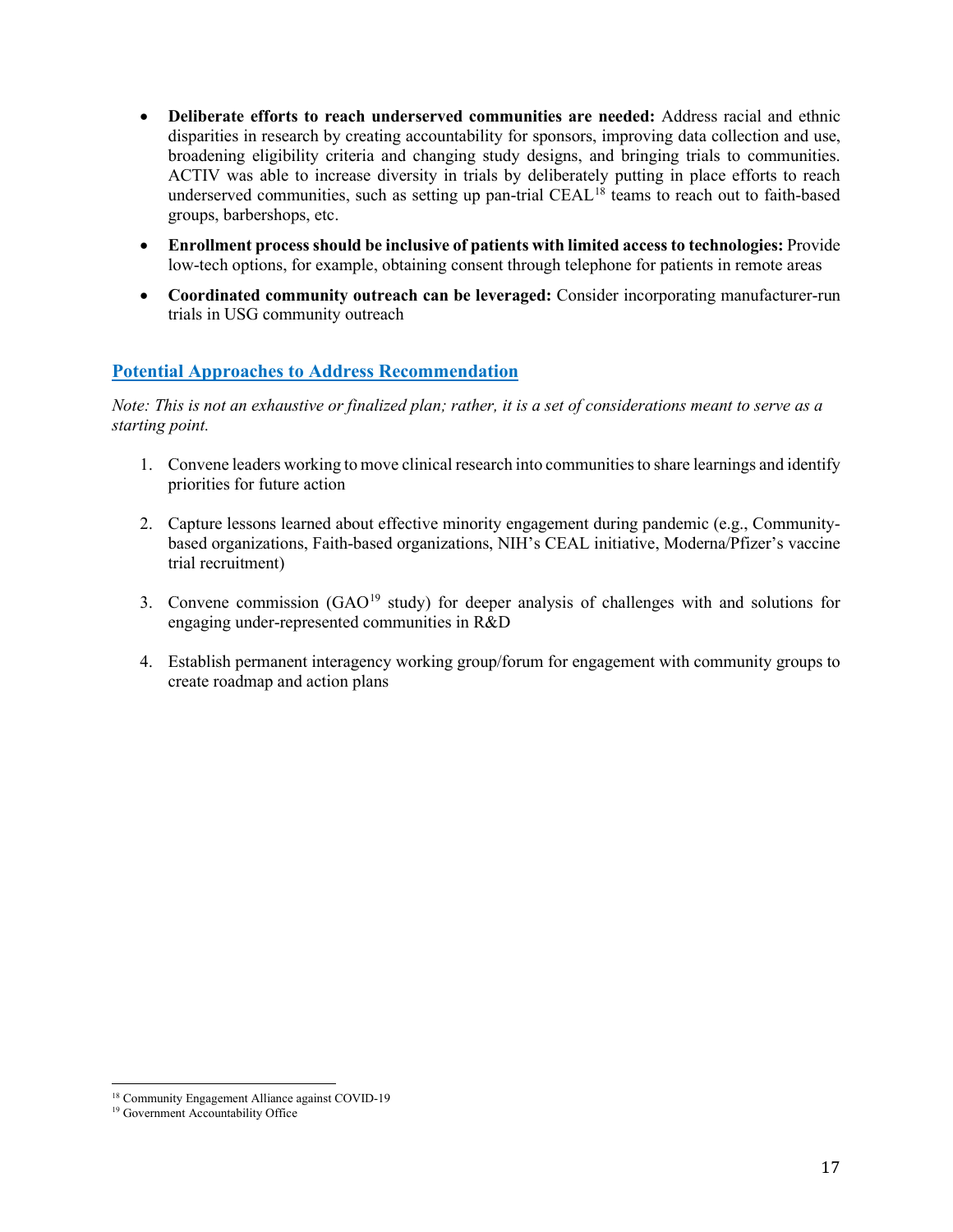# **C. Clinical Trial Execution**

## <span id="page-18-0"></span>**Recommendation 1:**

**Reform regulatory oversight to avoid impediments in trial conduct and review/ maintain effective public health emergency (PHE) regulatory flexibilities (incl. development of best practices for IRBs/ cIRBs[20,](#page-18-1) indemnity, streamlining FDA collaboration across centers, fitfor-purpose HRP[21](#page-18-2) training).**

## **Context for the Recommendation**

#### **Goals in developing this recommendation:**

- Reduce real/ perceived regulatory barriers to trial participation while still providing appropriate patient protections, leading to enhanced trial participation and evidence generation
- Increase capacity for trials due to reduced burden of training key trial personnel, including frontline providers
- Enable faster, more seamless regulatory decision-making

#### **Pain points, bright spots, mistakes to avoid, watchouts identified (select illustrative examples):**

- **Continually evolving regulations led to interpretation challenges:** Regulatory guidance for clinical trial conduct evolved globally throughout the pandemic, presenting interpretation and implementation challenges
- **Conflicting guidance within FDA resulted in unclear expectations:** Processes, decisions, authority, and data requirements differed between FDA divisions, leading to different guidance on trial conduct and evidence requirements depending on the FDA division reviewing
- **FDA was innovative during PHE**: FDA was very flexible/innovative throughout the pandemic, but there may be an opportunity to apply some of the innovations even outside the pandemic context
- **Regulatory flexibility facilitated trial acceleration in some cases:** In some instances, FDA being flexible in considering safety data from earlier interim analysis resulted in accelerated timelines
- **Duplicative IRBs slowed the review process:** Many sites used a local IRB rather than solely using the established cIRB, slowing down the review process
- **Data collection requirements were burdensome for many sites:** Many sites didn't have the capabilities to do the intense collection and data management required for platform trials

<span id="page-18-2"></span><span id="page-18-1"></span><sup>20</sup> Central Institutional Review Boards 21 Human Resource Protection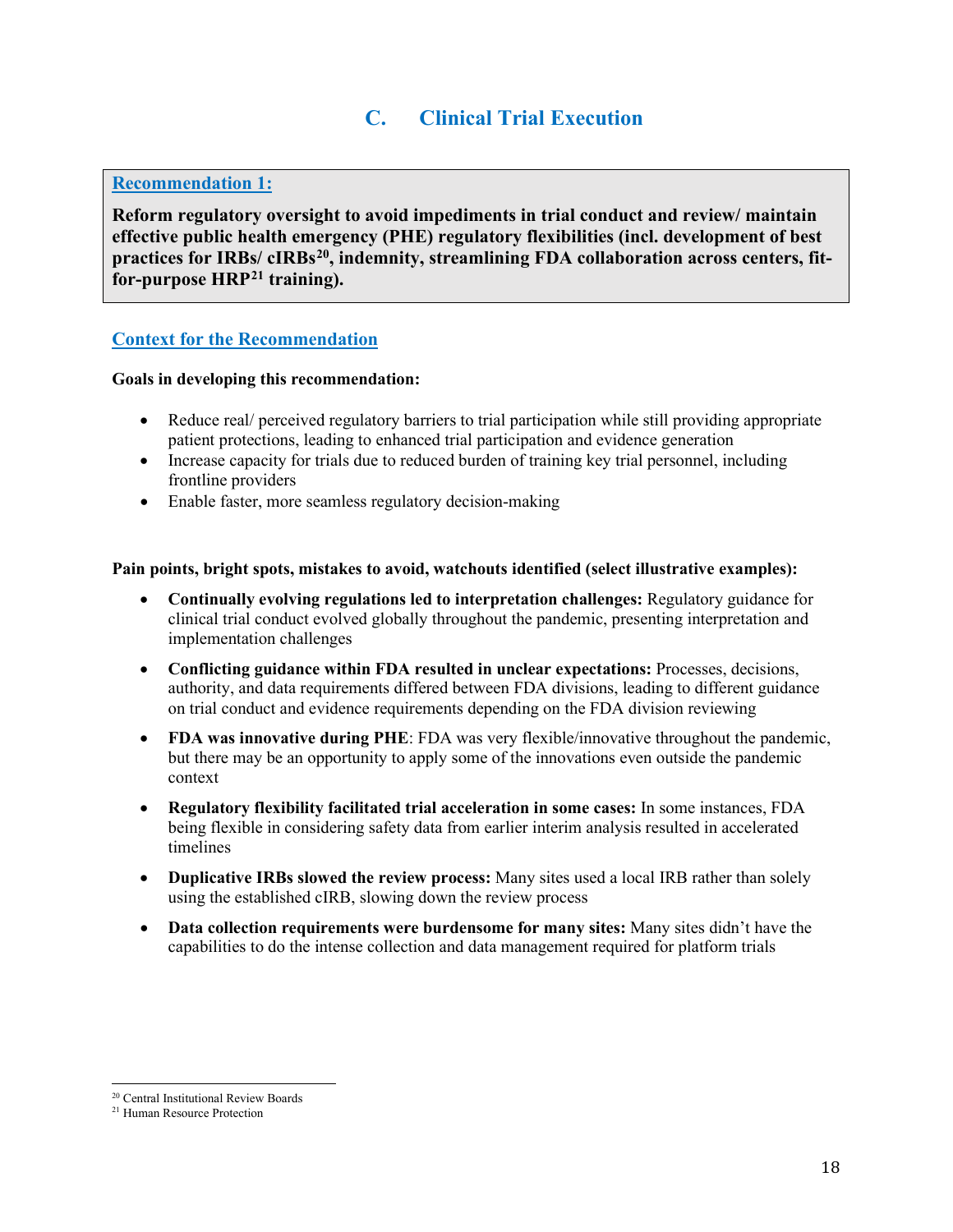**Key lessons learned identified (examples):**

- **Planning a regulatory strategy early on could result in faster approvals:** Expedite approvals with advanced planning on regulatory strategy across products in a platform trial setting
- **Collaboration and communication across FDA could enable streamlined approvals:** Ensure FDA's review staff collaborate and communicate to ensure internal harmony of decision making across the organization to streamline approvals
- **Establishing best practices for using IRBs could expedite approvals and prevent redundancies:** Develop best practices for using a cIRB such as standing up one trusted cIRB across all studies from day one and ensuring the cIRB has adequate authority over local IRBs to expedite approvals and prevent redundancies
- **Tools to support site registration could accelerate site start up**: Implement supports to facilitate site activation such as the use of a cIRB, tools to address contracting and indemnity issues, and tools to support efficient screening, patient consent, and randomization

## **Potential Approaches to Address Recommendation**

*Note: This is not an exhaustive or finalized plan; rather, it is a set of considerations meant to serve as a starting point*

- 1. Develop straightforward policies and guidance to expedite trial-site contracting during public health emergencies (e.g., overviews of legal and regulatory compliance requirements expected for site activation and trial participation during a PHE)
- 2. Provide clear data collection requirements for trials that match the capabilities of existing networks and meet evidence needs efficiently
- 3. Develop best practices for IRB oversight, evidenced by local IRB trust to rely on trial network's central IRB of record
- 4. Develop efficient, fit-for-purpose Human Resource Protection training that enables broader provider participation in safe, high-quality trials

## **Recommendation 2:**

**Develop tools, best practices, and resources for timely and effective trial participation, including site readiness assessment tools.**

## **Context for the Recommendation**

#### **Goals in developing this recommendation:**

- Reduce costs and barriers to timely site participation, enabling more rapid and extensive evidence generation
- Enable accurate and timely identification of sites to participate in key PHE trials, to support "pandemic ready" sites, and to speed site activation and recruitment of additional sites when needed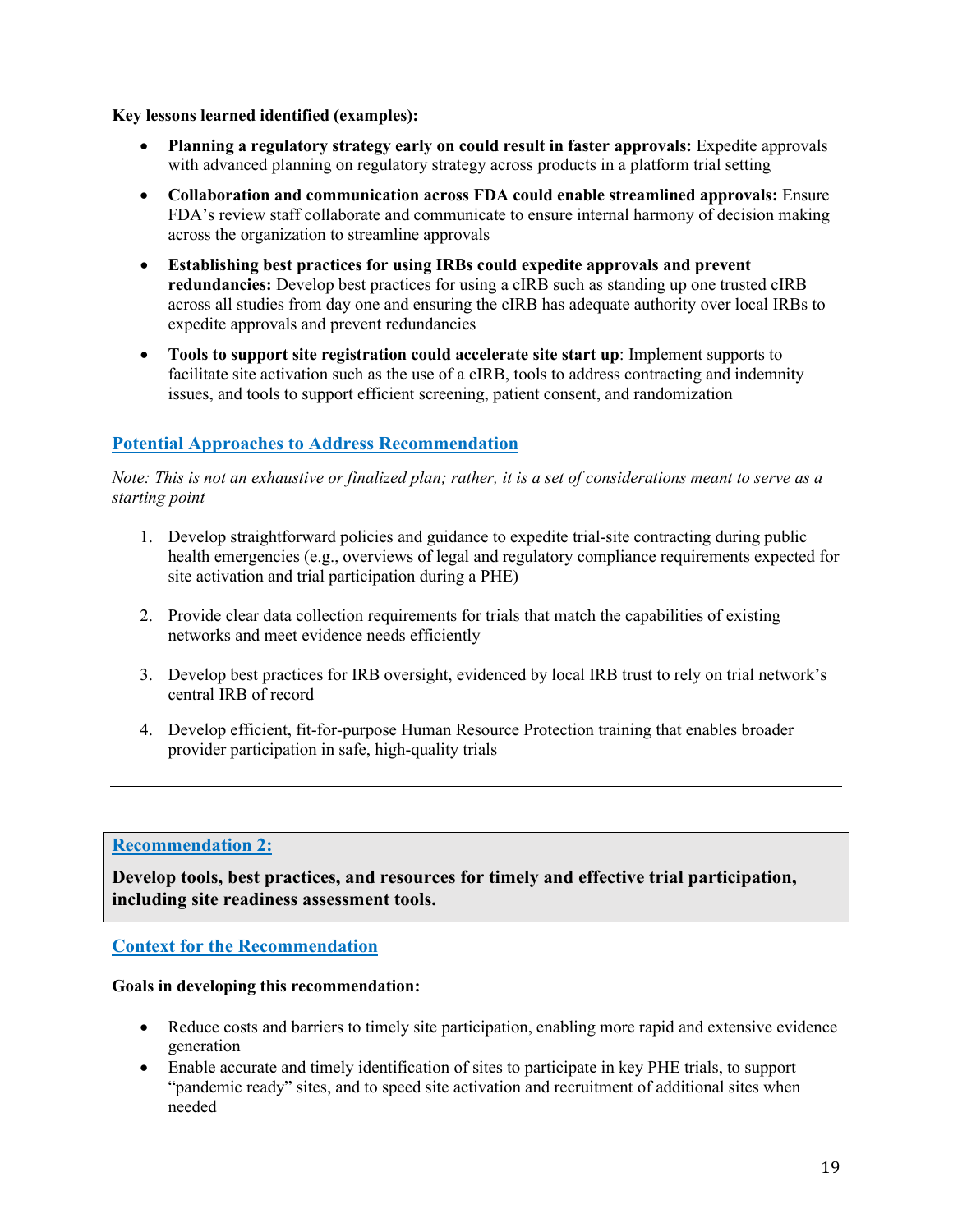**Pain points, bright spots, mistakes to avoid, watchouts identified (select illustrative examples):**

- **Inadequate site preparation led to slow start up:** Sites were not adequately prepared to shift their focus and conduct CTs during the COVID-19 pandemic
- **Lack of standardized reopening process for sites resulted in slow patient recruitment**: There was a lack of standardized processes to streamline and accelerate site reopening and enrollment during protocol updates
- **Sites lacked a standardized readiness assessment**: Sites lack a standardized and approved process and method to ensure they were ready to conduct CTs in the manner required for the COVID-19 pandemic

#### **Key lessons learned identified (examples):**

- **Tools and central IRB could expedite site preparedness:** Implement supports to expedite site activation, including a cIRB, tools to address contracting and indemnity issues, and tools to support efficient screening, patient consent, and randomization
- **Quick confidentiality agreements could enable rapid site registration:** Build mechanisms to expedite site registration, opening, and patient enrollment, including processes to support quick execution of confidentiality agreement with appropriate indemnification
- **Readiness assessments and additional assistance could enable practicing clinicians to participate in trials**: Implement steps such as a site readiness assessment and "concierge" assistance to ease practicing clinicians' participation in CTs

## **Potential Approaches to Address Recommendation**

- 1. Develop site readiness assessment checklist to assess network infrastructure/capabilities ( $EHR^{22}$  $EHR^{22}$  $EHR^{22}$ , staffing, training, and pharmacy capacity as well as legal and financial review capacity) for each major type of PHE trial, to predict likely participation
- 2. Review of existing resources and development of best practice documents and shared tools that guide and support trial conduct in existing networks and new systems. These resources should include reusable tools and guidance to support efficient site contracting and straightforward approaches for regulatory compliance (e.g., IRB and indemnity agreements,  $HIPPA<sup>23</sup>$  $HIPPA<sup>23</sup>$  $HIPPA<sup>23</sup>$ compliance) as well as resources to address drug/pharmacy supply, staffing, technology, and equipment requirements

<span id="page-20-0"></span><sup>22</sup> Electronic Health Record

<span id="page-20-1"></span><sup>23</sup> Health Insurance Portability and Accountability Act of 1996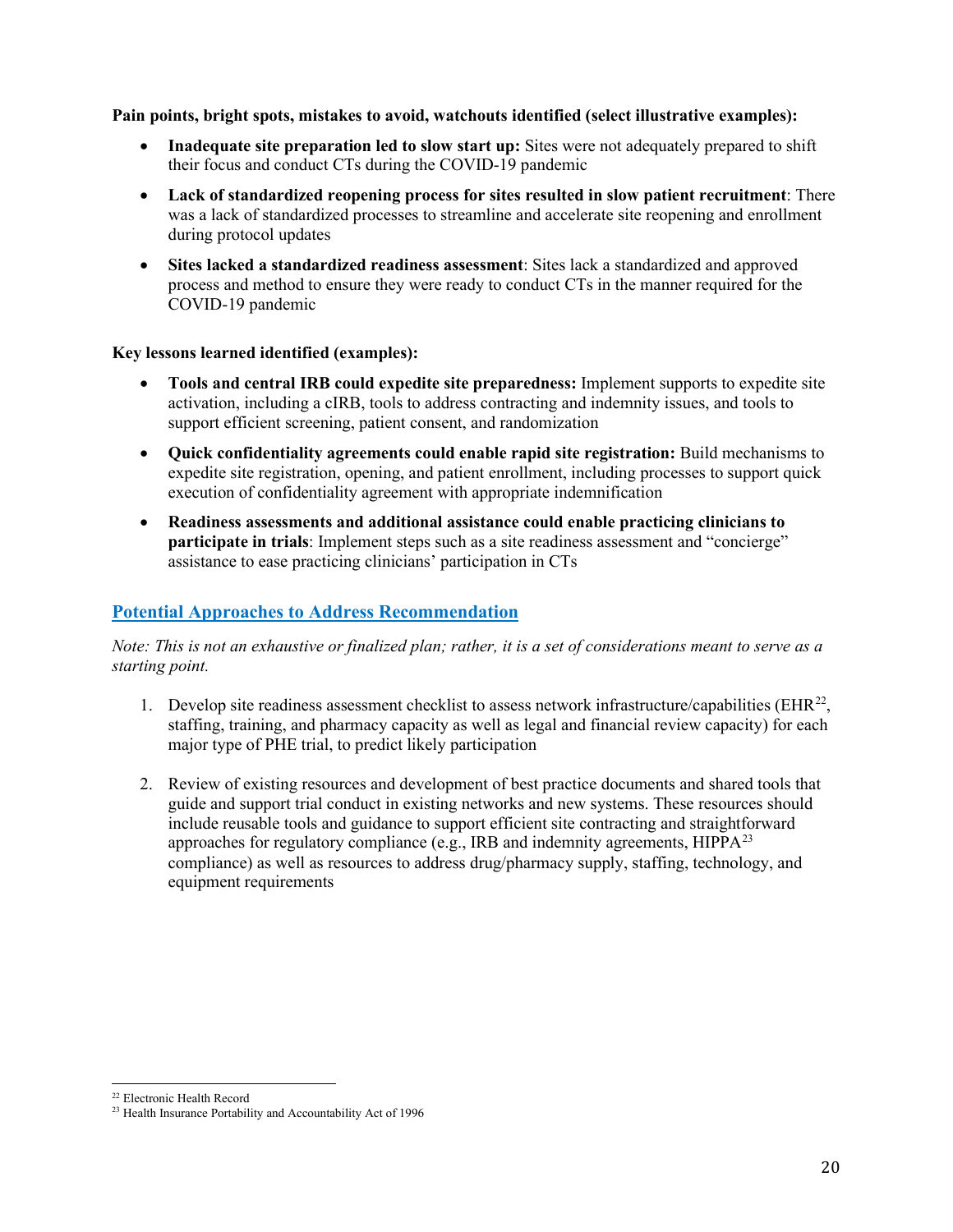## **Recommendation 3:**

**Assure that regulatory and prioritization framework for priority questions and data requests will generate optimal and timely clinical site participation.**

## **Context for the Recommendation**

#### **Goals in developing this recommendation:**

• Increase the ability to predict and achieve meaningful trial participation, representativeness, patient accrual, and thus increase the likelihood of meeting design goals

#### **Pain points, bright spots, mistakes to avoid, watchouts identified (select illustrative examples):**

- **Sites were not able to properly collect and manage data:** Many sites do not have the capabilities for the intense collection and data management critical for clinical trials
- **Lack of central management led to limited visibility on evolving priorities, milestones, and reporting:** Limited visibility on evolving priorities, multiple versions of milestones, siloed comms across teams, inconsistent reporting across trials, limited access to readily available data
- **Lack of coordination between research questions and site capabilities resulted in some sites being unable to administer via multiple modes:** Many sites do not have the resources/infrastructure/capability to administer via multiple modes (e.g., IV administration over a long duration for  $OP<sup>24</sup>$  was a challenge for ACTIV-2)

#### **Key lessons learned identified (examples):**

- **Proactive alignment on digital data collection strategy could ensure appropriate data are collected:** Prospective discussion of digital data collection tool(s) with health authorities could ensure data collected are acceptable
- **Balancing simple vs. robust data collection could reduce burdens and promote diverse participation while ensuring robust data:** Simplifying data requirements from trials, leveraging integrated EHR, and streamlining safety & reporting processes would reduce the burden on sites and personnel and result in higher and more diverse participation. However, important to weigh this against more robust data collection (co-morbidities, etc.), risking a less diverse trial
- **Simplifying trial design could reduce burdens on sites and providers**: Design simpler trials that can get maybe not all possible data, but all clinically relevant data reliably from electronic data systems (integrated  $EMRs<sup>25</sup>$ ), reduce the need for site-specific intrusions and burdens on medical practice by focusing on data clinicians are collecting anyway
- **Managing sites with differing capabilities could result in better matching of sites to research questions**: Consider "tiers" of sites, some with capacity for rapid Phase 2 screening and some with capacity for more extensive "academic" data collection and monitoring of drugs with limited safety experience and limitations in knowledge on the mechanism of action

<span id="page-21-1"></span><span id="page-21-0"></span><sup>&</sup>lt;sup>24</sup> Out Patient<br><sup>25</sup> Electronic Medical Record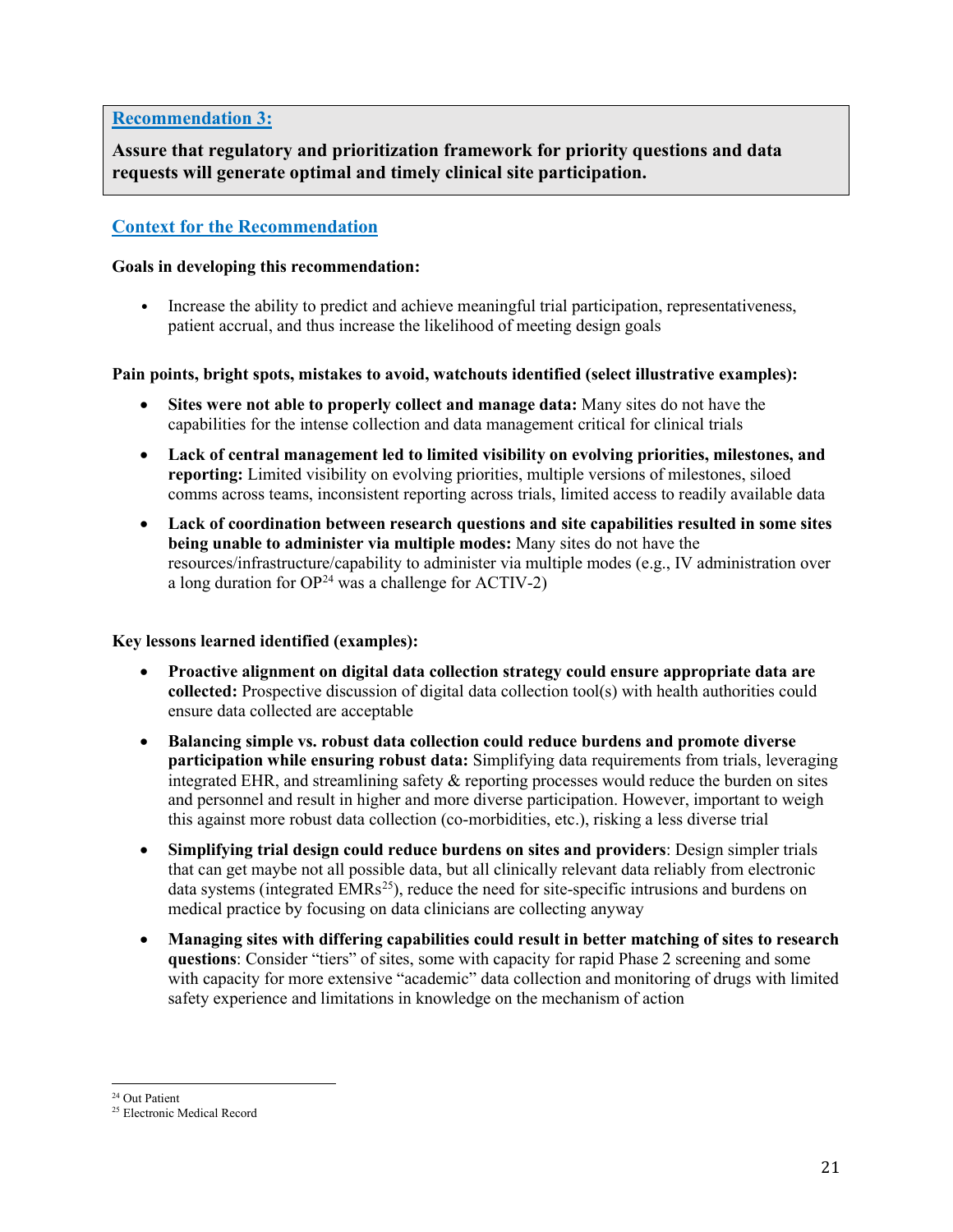## **Potential Approaches to Address Recommendation**

*Note: This is not an exhaustive or finalized plan; rather, it is a set of considerations meant to serve as a starting point.*

- 1. Assess priority research questions and requirements for trial design and data collection to support decision making compare with overall trial site readiness and capacity to identify mismatches
- 2. Develop plan for implementing feasible steps to address mismatch and incentivizing enrollment in meaningful trials (or acknowledge/plan for trials to take place elsewhere, including ex-US sites)

## **Recommendation 4:**

**Develop a retrospective assessment report for federal agencies, funders, academic and industry partners on driving culture change in pandemic trial participation, informed by clinical and patient communities. Engage and leverage "early adopter" health systems and community providers to link effort to clinical trial culture change.**

## **Context for the Recommendation**

#### **Goals in developing this recommendation:**

• Drive culture change around trial participation, with expectation and confidence that effective trials will be broadly integrated into care delivery in response to the next PHE

#### **Pain points, bright spots, mistakes to avoid, watchouts identified (select illustrative examples):**

- **Providers lacked clinical trial know-how**: There was a lack of sufficient education and tools for providers to conduct trials and create actionable evidence while providing care
- **CT ecosystem culture did not support sharing of resources to support research:** There was not a culture of sharing resources to support clinical research across stakeholders – CTs often engaged in siloed behavior such as developing siloed strategies for enrollment across trials and competing for patients
- **Networks had inefficiencies and lacked representation from community sites:** Existing CT networks often had an over-reliance on academic institutions and large providers with inadequate access to communities, inconsistent processes, non-scalable models, and poor accountability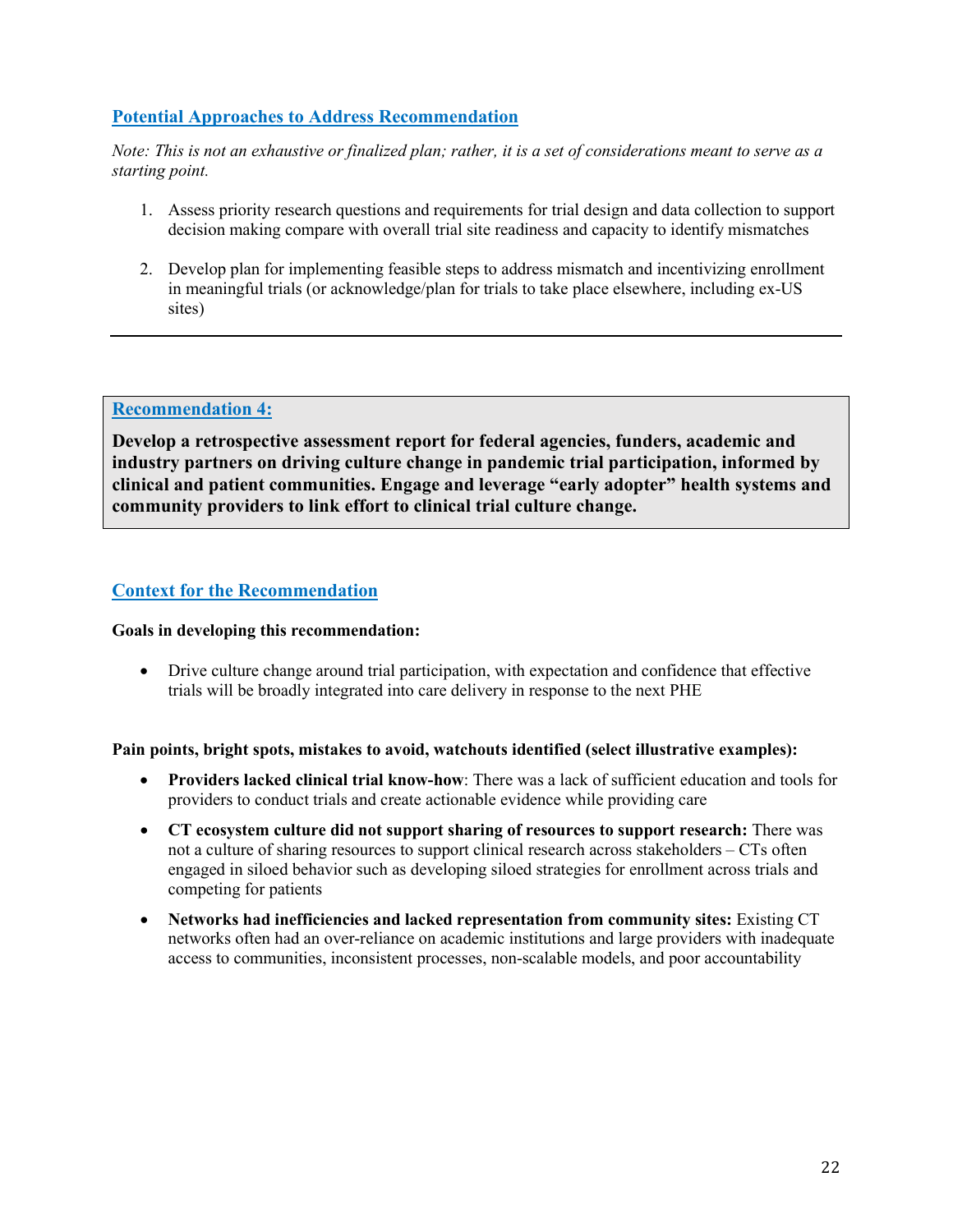## **Key lessons learned identified (examples):**

- **Diverse patient enrollment is needed:** NIH and other funders should ensure that CT recruitment focuses on diverse patient populations with attention to demographic characteristics and diseasestage
- **Deliberate training and resourcing could drive culture change in CT landscape**: Strengthen training and resourcing across CT landscape to drive culture change to encourage information and resource sharing within clinical research
- **Tiered site participation could improve network efficiencies**: Consider "tiers" of sites, some with capacity for rapid Phase 2 screening and some with capacity for more extensive "academic" data collection (including ability to monitor drugs with limited safety experience and knowledge on the mechanism of action)
- **Embedding clinical research capability into care could improve provider clinical trial know-how**: All healthcare provider workforce (physicians, nurses, specific therapists, etc.) should be reinvigorated, trained, and provided real tools as part of their curricula to contribute to the generation of evidence, observation, and clinical research. "Early adopter" health systems and community providers could be particular areas of focus

## **Potential Approaches to Address Recommendation**

*Note: This is not an exhaustive or finalized plan; rather, it is a set of considerations meant to serve as a starting point.*

- 1. Translate and release Lessons Learned products on this issue to support engagement with health system clinicians, public health officials, and the public to describe a feasible vision for more efficient, broad, and timely conduct of informative PHE trials
- 2. Report on feasibility of a PHE clinical trial strategy with tiered levels of trial participation tailored to the therapeutic context and compound characteristics (e.g., repurposed vs new drugs), showing how a range of academic and community-based health care organizations, frontline clinicians, and interested patients can participate in priority and other trials
- 3. Implement USG public engagement process with health systems, health system clinicians, and other stakeholders to accelerate culture change
- 4. Develop plan for Medicare/public payments for participation in effective trials (building on COVID-19 Medicare quality bonus for trial participation)

## **Recommendation 5:**

**Improve technology support, capacity, and motivations: capabilities for automated clinical trial data collection via: EHR and EDC[26](#page-23-0) integration, automated lab data, tools for remote patient monitoring & data collection, electronic registries (for natural history and conversion to trials), and registry/trial payment incentives to encourage adoption.**

<span id="page-23-0"></span><sup>26</sup> Electronic Data Capture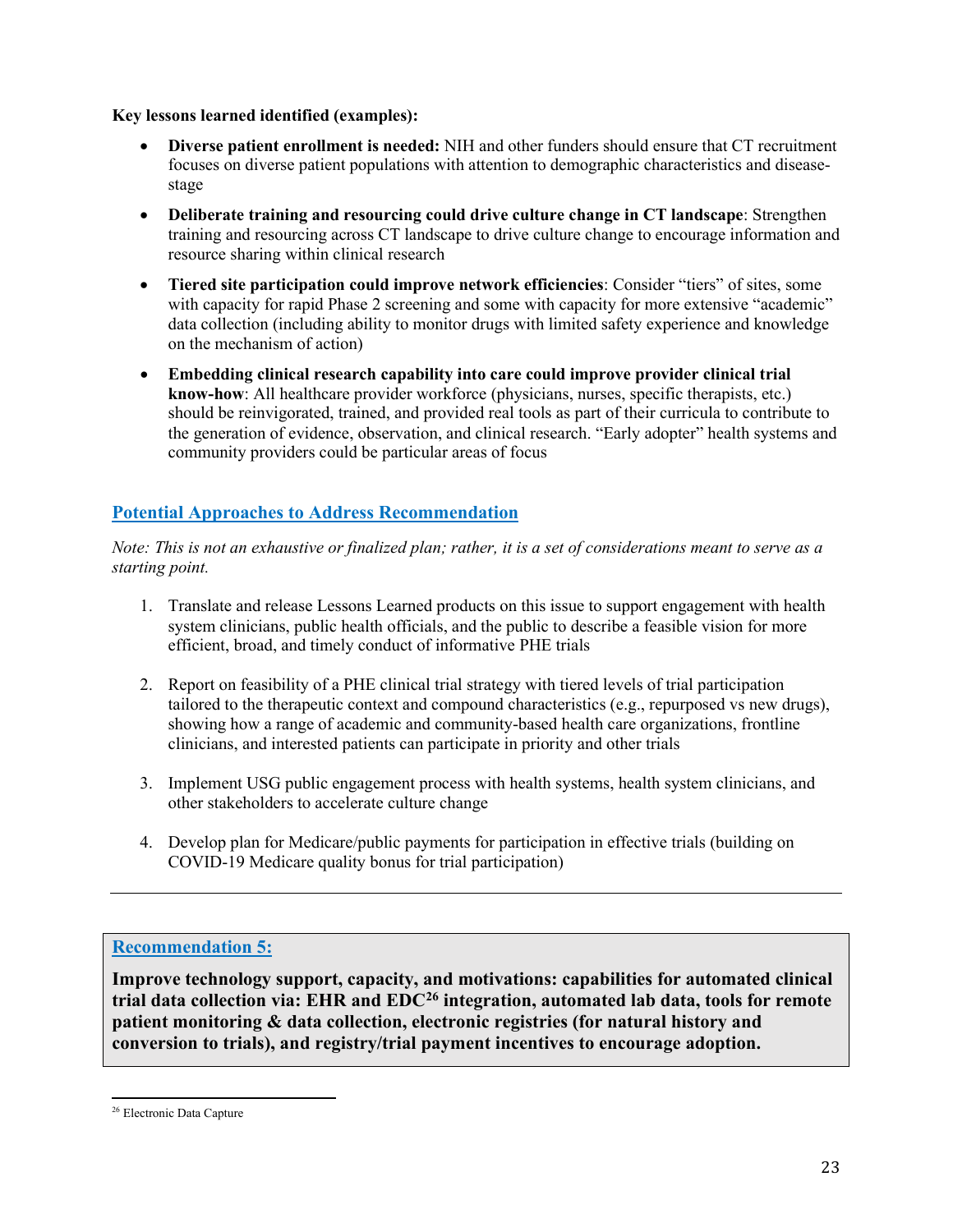## **Context for the Recommendation**

#### **Goals in developing this recommendation:**

- Reduce data collection burden leading to reduced trial costs and greater participation
- Support modeling and hypothesis generation/ refinement through use of registries

#### **Pain points, bright spots, mistakes to avoid, watchouts identified (select illustrative examples):**

- **Lack of consideration for data integrity and flow resulted in suboptimal system interoperability and data security:** Data integrity and flow was not sufficiently considered when using digital data collection tools, telemedicine, home health visits, etc.
- **Data collection and management requirements were burdensome for many sites**: Many sites do not have the capabilities and digital tools to do the intense collection and data management necessary for clinical trials
- **DCTs[27](#page-24-0) were critical to supporting trials**: The value of DCTs was recognized before the current COVID-19 pandemic, and DCTs or hybrid trials were instrumental in supporting clinical trial continuity during the pandemic
- **Lack of a central registry limited therapeutics innovation**: The lack of a central registry type approach to track patients and gather disease natural history was a big barrier to coming up with effective therapeutics

#### **Key lessons learned identified (examples):**

- **Building functional plans could ensure data can be accepted from all sources:** Building the necessary functional plans could ensure that sponsor systems (e.g., EDC) can accept data from all planned sources, as well as incorporate time to provide training for sites, participants, and others as needed
- **Building solutions for remote data monitoring could enable DCTs**: Identifying the data elements that are a priority and building the solutions available to collect and monitor data remotely could enable DCTs
- **Leveraging digital tools could enable DCTs**: Digital technology could facilitate a decentralized clinical trial approach: virtual visits, remote consent, remote monitoring, home delivery of medications, or home visits by clinical staff for evaluation
- **Aligning on central data collection source would improve reporting efficiency**: A unified source for data collection and active encouragement to adopt  $eCRF^{28}$  $eCRF^{28}$  $eCRF^{28}$  would drive efficiency in reporting
- **Simplifying data requirements and integrating EHR would reduce reporting burdens**: Critical to simplify data requirements from trials, leverage integrated EHR, and streamline safety and reporting processes to reduce the burden on sites and personnel

<span id="page-24-0"></span><sup>27</sup> Decentralized Trials

<span id="page-24-1"></span><sup>28</sup> Electronic Case Report Form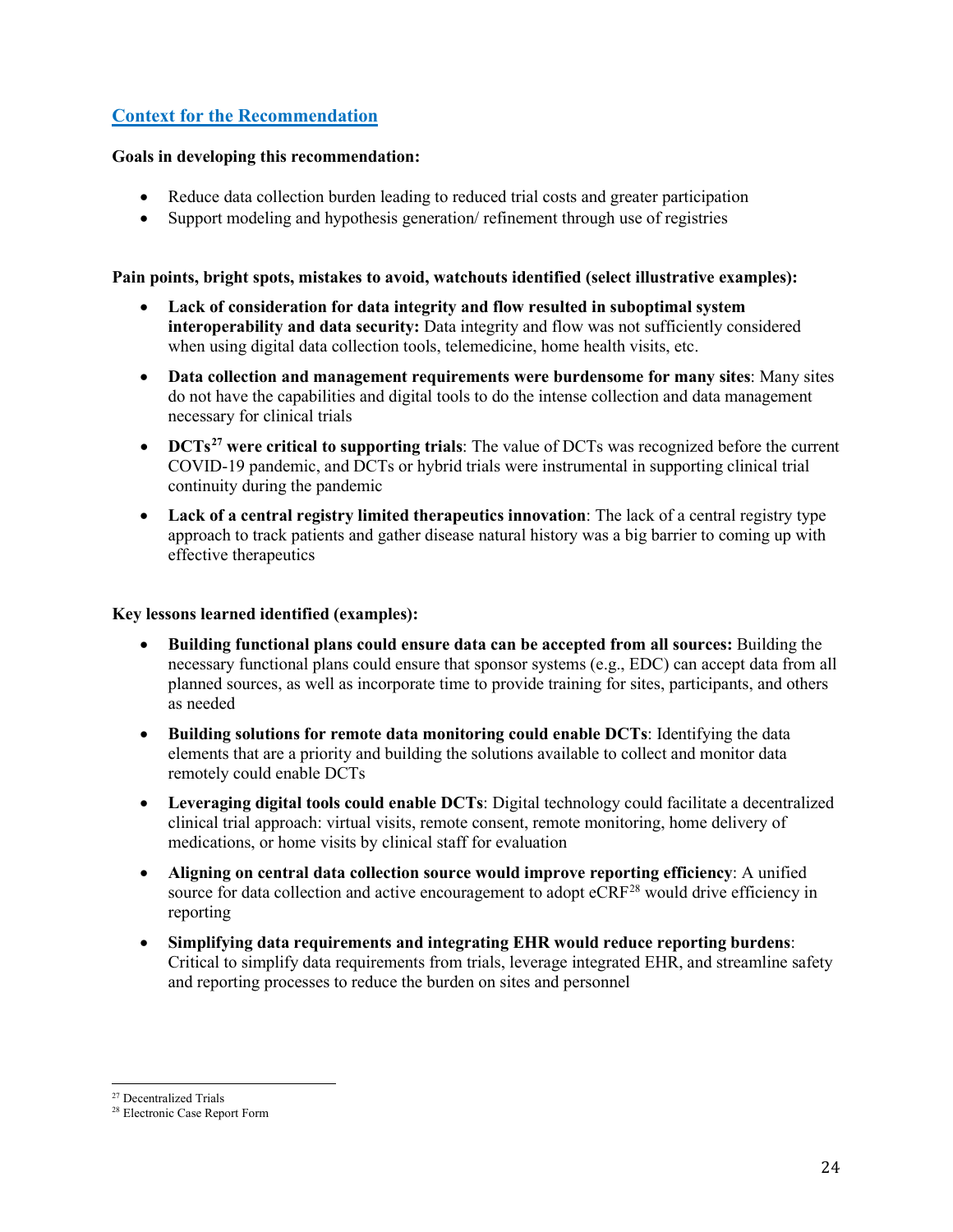## **Potential Approaches to Address Recommendation**

- 1. Develop validated common data models supported by data interoperability standards, APIs<sup>[29](#page-25-0)</sup>, and other tools to integrate collection of critical CT data with clinical workflows for high-quality care
- 2. Provide tools and financial support to convert routine observational registry capabilities to trial capabilities, including tools to support efficient informed consent and randomization
- 3. Implement registry/trial payments with incentives for adoption of electronic participation tool

<span id="page-25-0"></span><sup>29</sup> Application Program Interfaces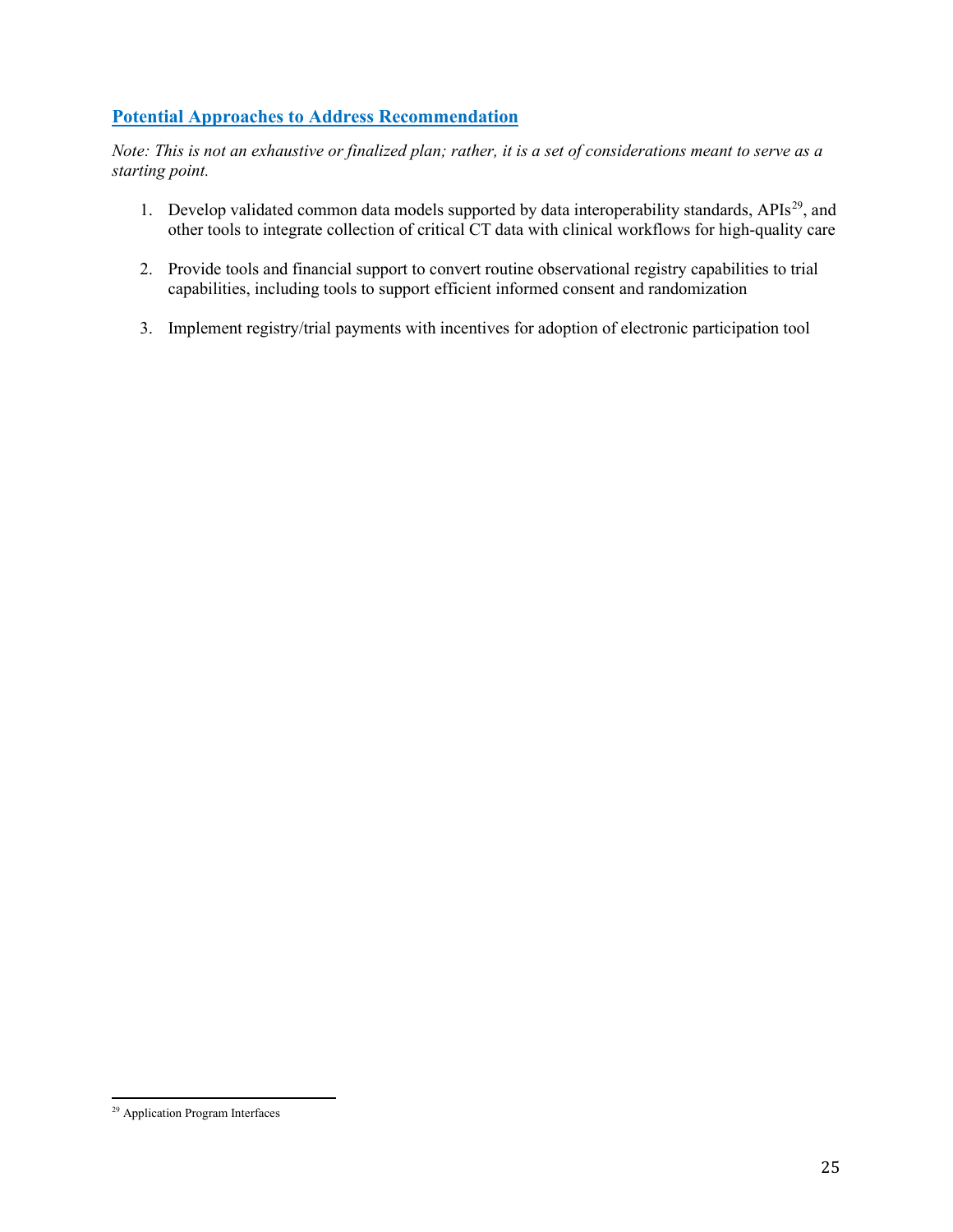# <span id="page-26-0"></span>**V. Appendix**

# **A. Stakeholders involved**

<span id="page-26-1"></span>The following stakeholders shared lessons learned from their organization's experience and supported the development of recommendations.

| <b>USG</b>                                                                                                                                                        |                                                                                                                                                                                                                                                                                                                                                                               |  |  |  |
|-------------------------------------------------------------------------------------------------------------------------------------------------------------------|-------------------------------------------------------------------------------------------------------------------------------------------------------------------------------------------------------------------------------------------------------------------------------------------------------------------------------------------------------------------------------|--|--|--|
| <b>S. FOOD &amp; DRUG</b><br><b>MINISTRATION</b><br>National Institute of<br>NIH<br>Allergy and<br>Infectious Dis<br>National Heart, Lung.<br>and Blood Institute | Department of Health and Human Services (HHS)<br>U.S. Food and Drug Administration (FDA)<br>National Institute of Health (NIH)<br>National Institute of Allergy and Infectious Diseases (NIAID)<br>$\circ$<br>National Heart, Lung, and Blood Institute (NHLBI)<br>$\Omega$<br>Office of the Secretary (OS)<br>Biomedical Advanced Research and Development Authority (BARDA) |  |  |  |
|                                                                                                                                                                   | Department of Defense (DoD)<br>Joint Program Executive Office for Chemical, Biological, Radiological and Nuclear<br>Defense (JPEO-CBRND)                                                                                                                                                                                                                                      |  |  |  |
|                                                                                                                                                                   | Veterans Affairs (VA)                                                                                                                                                                                                                                                                                                                                                         |  |  |  |
| Ex-USG (including industry, nonprofits, think tanks, trade groups, etc.)                                                                                          |                                                                                                                                                                                                                                                                                                                                                                               |  |  |  |
|                                                                                                                                                                   | Accelerating COVID-19 Therapeutic Interventions and Vaccines at the Foundation<br>for the National Institutes of Health (ACTIV/FNIH)                                                                                                                                                                                                                                          |  |  |  |
| <b>SCIENCES</b><br><b>ENGINEERING</b><br><b>MEDICINE</b>                                                                                                          | National Academies of Sciences, Engineering, and Medicine (NASEM)                                                                                                                                                                                                                                                                                                             |  |  |  |
| MILKEN<br><b>INSTITUTE</b>                                                                                                                                        | Milken Institute FasterCures                                                                                                                                                                                                                                                                                                                                                  |  |  |  |
| TRANSFORMATION<br>NITIATIVF                                                                                                                                       | Clinical Trials Transformation Initiative (CTTI)                                                                                                                                                                                                                                                                                                                              |  |  |  |
|                                                                                                                                                                   | Multi-Regional Clinical Trials Center (MCRT)                                                                                                                                                                                                                                                                                                                                  |  |  |  |
| <b>MARGOLIS CENTER</b><br>Duke                                                                                                                                    | Duke-Margolis Health Policy Center at Duke University                                                                                                                                                                                                                                                                                                                         |  |  |  |
| IransCelerate<br><b>BIOPHARMA INC.</b>                                                                                                                            | TransCelerate                                                                                                                                                                                                                                                                                                                                                                 |  |  |  |